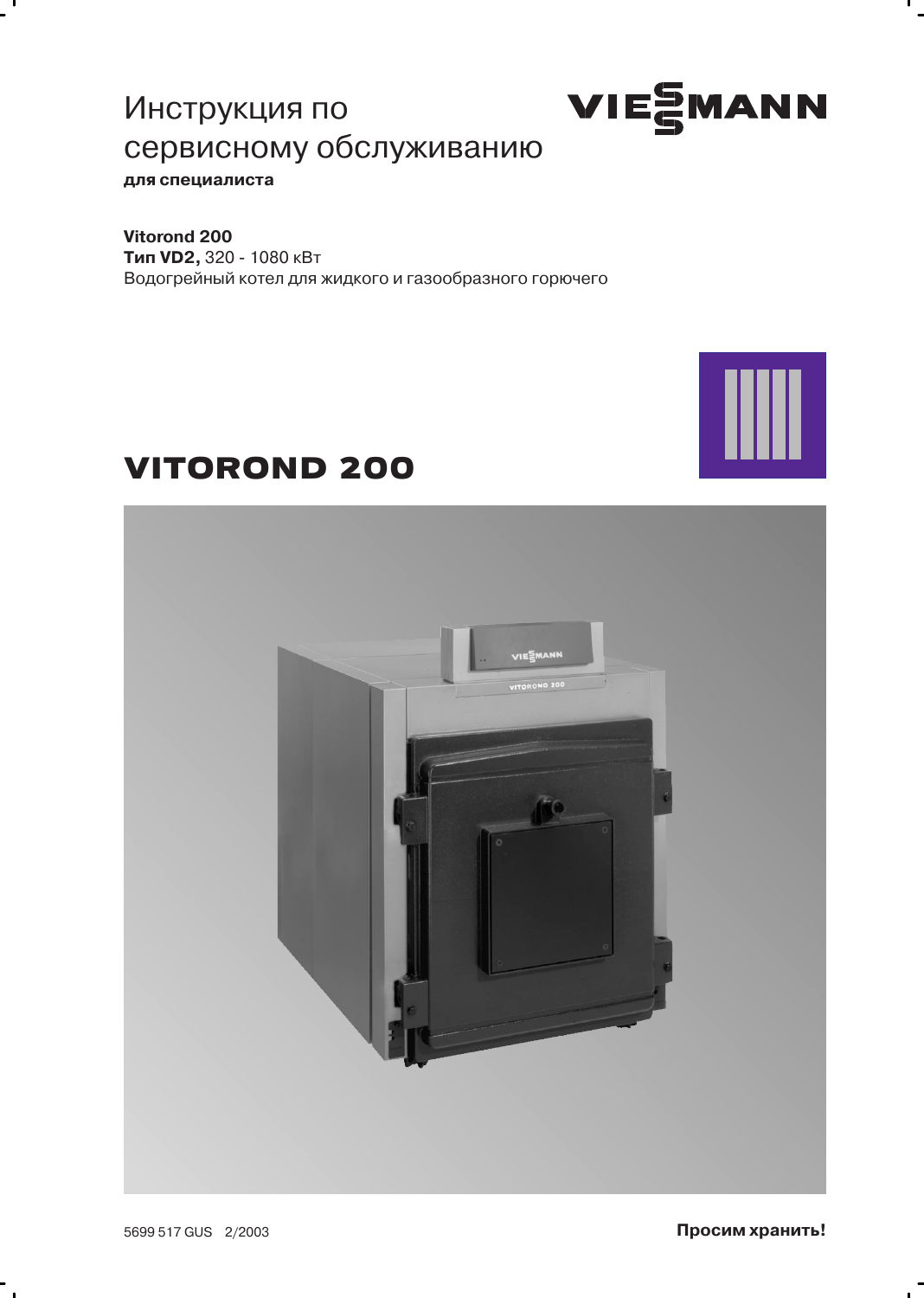# Указания по технике безопасности

Во избежание опасностей, физического и материального ушерба просим строго придерживаться данных указаний по технике безопасности.

#### Работы на приборе

Монтаж, первичный ввод в эксплуатацию, осмотр, техническое обслуживание и ре-МОНТ ДОЛЖНЫ ВЫПОЛНЯТЬСЯ УПОЛНОМОЧЕНным квалифицированным персоналом (фирмой по отопительной технике или монтажной организацией, работающей на договорных началах).

Перед проведением работ на приборе/ отопительной установке их необходимо обесточить (например, вывернув отдельный предохранитель или выключив главный выключатель) и принять меры по предотвращению их повторного включения.

При использовании в качестве топлива газа закрыть запорный газовый кран и предохранить его от случайного открытия.

#### Работы на газопроводке

должны выполняться только слесарем, получившим допуск от ответственной газоснабжающей организации. Выполнить работы по вводу в эксплуатацию газовой установки, предписанные TRGI или TRF!

#### Ремонтные работы

на компонентах, выполняющих защитную функцию, не допускаются. При замене использовать соответствующие оригинальные детали фирмы Viessmann или равноценные детали, разрешенные к применению фирмой Viessmann.

#### Первичный ввод в эксплуатацию

Первичный ввод установки в эксплуатацию должен проводиться ее изготовителем или уполномоченным им специалистом с записью результатов измерения в протокол.

#### Инструктаж пользователя установки

Изготовитель установки должен передать пользователю установки инструкцию по эксплуатации и проинструктировать его по вопросам эксплуатации.

#### ∧ Указание по технике безопасности!

Так выделяется информация, учет которой важен для обеспечения безопасности людей и сохранности материальных ценностей.

# Документация по эксплуатации и сервисному обслуживанию

- 1. Заполнить и оторвать карточку обслуживания:
	- Передать пользователю установки талон для пользователя установки.
	- Сохранить талон для фирмы по отопительной технике.
- 2. Вложить в папку все спецификации деталей, инструкции по эксплуатации и сервисному обслуживанию и передать ее пользователю установки.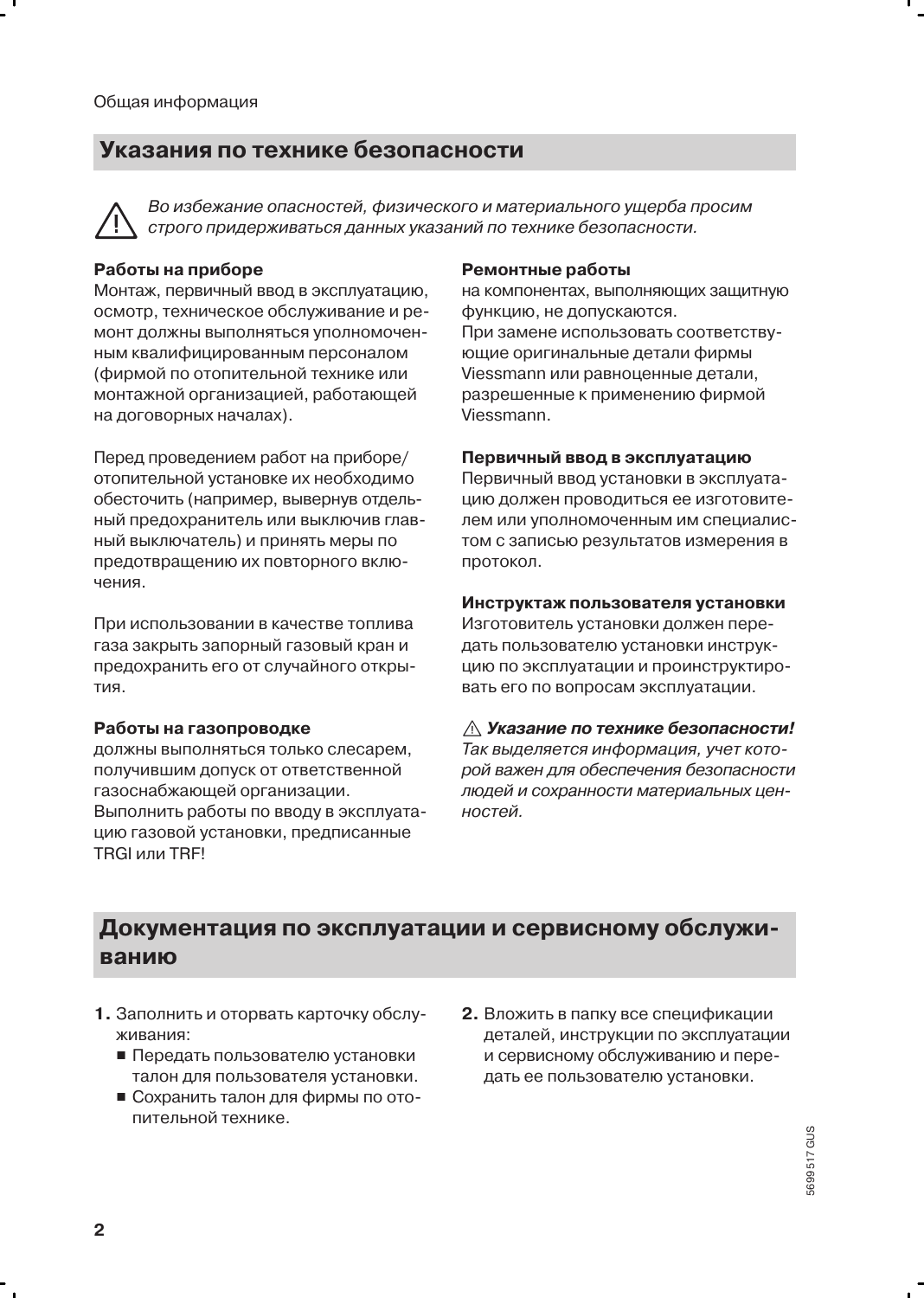#### Оглавление

### **Оглавление**

 $\overline{a}$ 

### C<sub>Tp</sub>.

Ξ.

| Общая информация                                                                                                |                |
|-----------------------------------------------------------------------------------------------------------------|----------------|
|                                                                                                                 |                |
| Документация по эксплуатации и сервисному обслуживанию попроводимо по траниция по эксплуатации с                | $\overline{2}$ |
| Первичный ввод в эксплуатацию, осмотр и техническое обслуживание                                                |                |
| Операции по вводу в эксплуатацию политической политической компьютерии и 4                                      |                |
|                                                                                                                 | 5              |
|                                                                                                                 | 14             |
| Приложение                                                                                                      |                |
| Требования к качеству воды поставленности положивательности положивания к качеству воды политической положивани | 26             |
|                                                                                                                 | 28             |
|                                                                                                                 | 30             |
|                                                                                                                 | -31            |
|                                                                                                                 | 33             |

 $\mathbb{R}^2$ 

 $\mathbf{r}$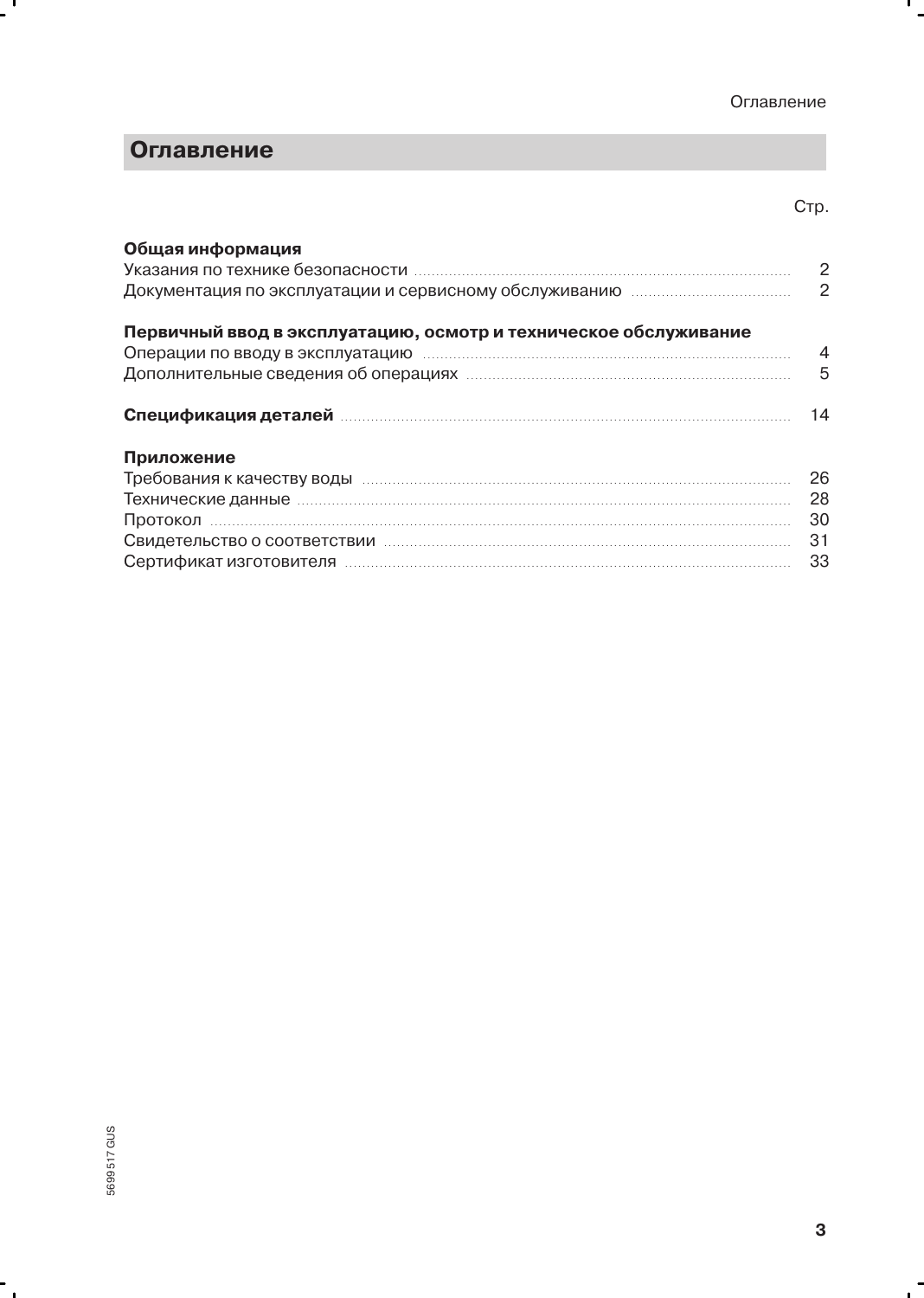### Операции по первичному вводу в эксплуатацию, осмотру и техническому обслуживанию

Дополнительные сведения об операциях см. на соответствующей странице.

|   |   | Операции по первичному вводу в эксплуатацию                                                                                                                         |                                                        |
|---|---|---------------------------------------------------------------------------------------------------------------------------------------------------------------------|--------------------------------------------------------|
|   |   | Операции по осмотру                                                                                                                                                 |                                                        |
|   |   | Операции по техническому обслуживанию                                                                                                                               | Стр.                                                   |
|   | т | 1. Ввести установку в эксплуатацию постанновности по конт                                                                                                           | 5                                                      |
|   | т | 2. Вывести установку из эксплуатации                                                                                                                                |                                                        |
|   | т | 3. Открыть установочную плиту для горелки и<br>крышку отверстия для чистки пособоженности по не при                                                                 | 6                                                      |
|   | т |                                                                                                                                                                     | 7                                                      |
|   | т | 5. Очистить теплообменные поверхности,<br>вытяжку отходящих газов и трубу газохода ………………                                                                           | 8                                                      |
| O | т | 6. Проверить все уплотнительные прокладки и<br>шнуры на стороне газохода                                                                                            |                                                        |
|   | Т | 7. Проверить теплоизоляцию установочной плиты для<br>горелки                                                                                                        |                                                        |
|   | Т | 8. Вставить турбулизаторы, привинтить установочную<br>плиту для горелки и крышку отверстия для чистки посо                                                          | 9                                                      |
| O | т | 9. Проверить на герметичность подключения на стороне<br>греющего контура и погружную гильзу                                                                         |                                                        |
| O | т | 10. Проверить работоспособность предохранительных<br>устройств                                                                                                      |                                                        |
| O | т | 11. Проверить мембранный расширительный сосуд и<br>давление в установке поставление и против по приняти и приняти и приняти и приняти и приняти и приняти и приняти | 10                                                     |
|   | т | 12. Проверить прочность посадки электрических<br>штекерных разъемов и кабельных вводов                                                                              |                                                        |
|   | т | 13. Проверить теплоизоляцию                                                                                                                                         |                                                        |
|   | т |                                                                                                                                                                     | 11                                                     |
| O | т | 15. Очистить смотровое стекло на установочной плите                                                                                                                 | 12                                                     |
|   | т | 16. Проверить легкость хода и герметичность смесителя                                                                                                               | 12                                                     |
|   | Т | 17. Проверить работоспособность комплекта<br>подмешивающего устройства (если есть)                                                                                  |                                                        |
| O | т | 18. Проверить вентиляцию помещения отопительной<br>установки                                                                                                        |                                                        |
| O | т | 19. Проверить герметичность трубы газохода                                                                                                                          |                                                        |
| O | т |                                                                                                                                                                     |                                                        |
|   | Т | 21. Настроить горелку последнивательно полности по таки и податки и податки и податки и податки и по                                                                | $12\frac{9}{10}$<br>$13\frac{6}{9}$<br>$90\frac{6}{9}$ |

H.

 $\sim$ 

 $\overline{ }$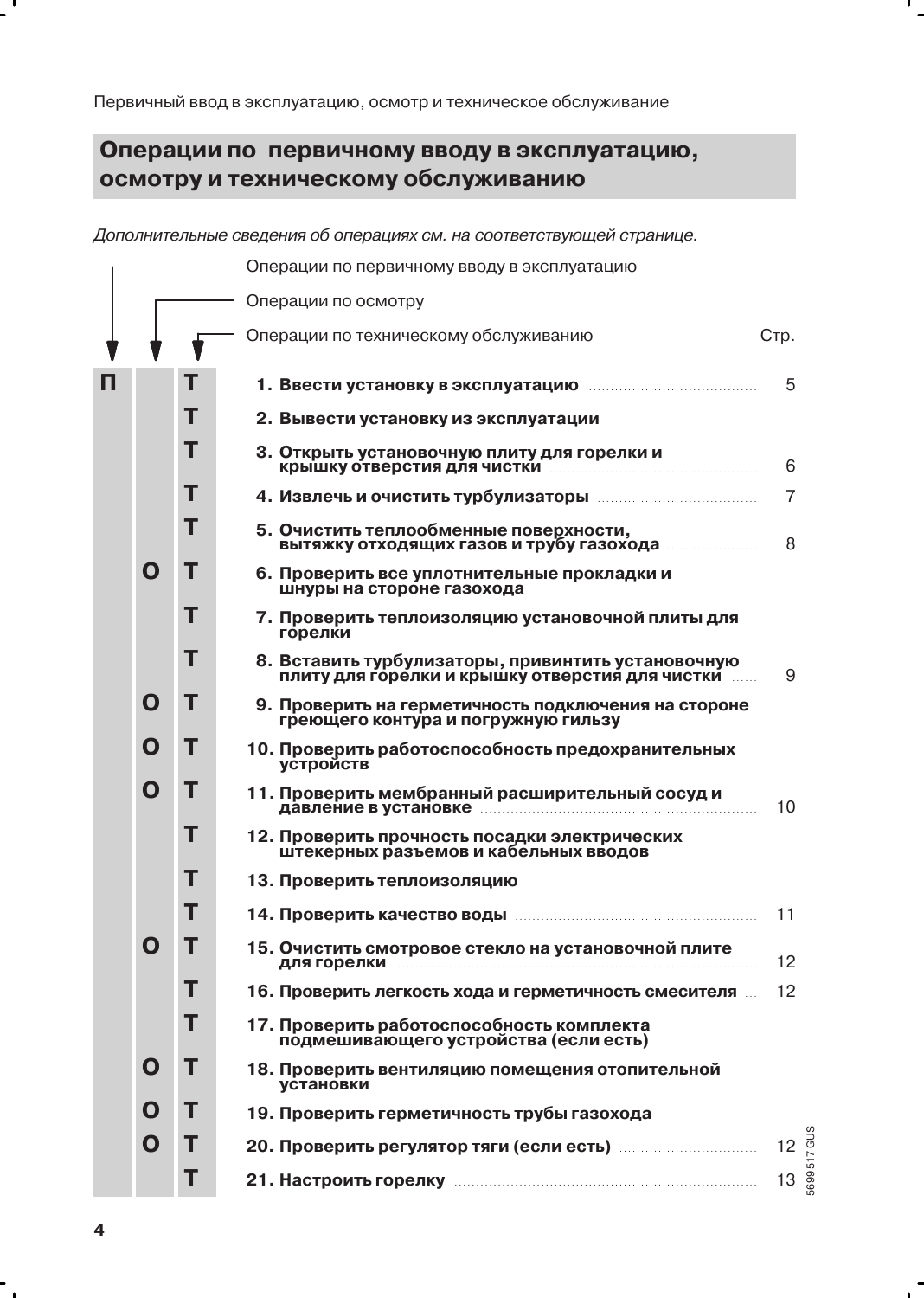### Дополнительные сведения об операциях

### Ввести установку в эксплуатацию



Инструкция по эксплуатации, инструкция по сервисному обслуживанию контроллера и горелки

- 1. Проверить, вставлены ли турбулизаторы до упора в газоходы (для этого открыть установочную плиту для горелки).
- 2. Проверить, открыто ли отверстие для приточного воздуха в помещении отопительной установки.
- 3. Заполнить отопительную установку водой и удалить из нее воздух. Доп. изб. рабочее давление ...... 6 бар

#### Указание!

Занести расход воды и концентрацию гидрокарбоната кальция в таблицу на стр. 11; см. также пункт "Требования к качеству воды" на стр. 26.

- 4. Проверить давление установки.
- 5. Проверить уровень жидкого горючего или давление подводимого газа.
- 6. Открыть задвижку или заслонку газохода (если есть).
- 7. Проверить, закрыты ли отверстия для чистки на вытяжке отходящих газов.
- 8. Открыть запорные вентили на линии подачи жидкого горючего или линии подачи газа.
- 9. Включить главный выключатель, выключатель циркуляционного насоса и рабочий выключатель горелки (именно в такой последовательности) (придерживаться указаний изготовителя горелки по эксплуатации).
- 10. При нагреве из холодного состояния (в том числе при повторном вводе в эксплуатацию после проведения работ по техническому обслуживанию и очистке) отсечь подачу тепла потребителям тепла, чтобы как можно скорее пройти область точки росы.
- 11. По достижении заданной температуры подающей магистрали последовательно подключить потребителей и переключить горелку на автоматический режим.
- 12. Проверить и при необходимости подтянуть уплотнительные прокладки и затворы.
- 13. Через примерно 50 часов наработки проверить установочную плиту для горелки и крышку отверстия для чистки и подтянуть винты.

5699 517 GUS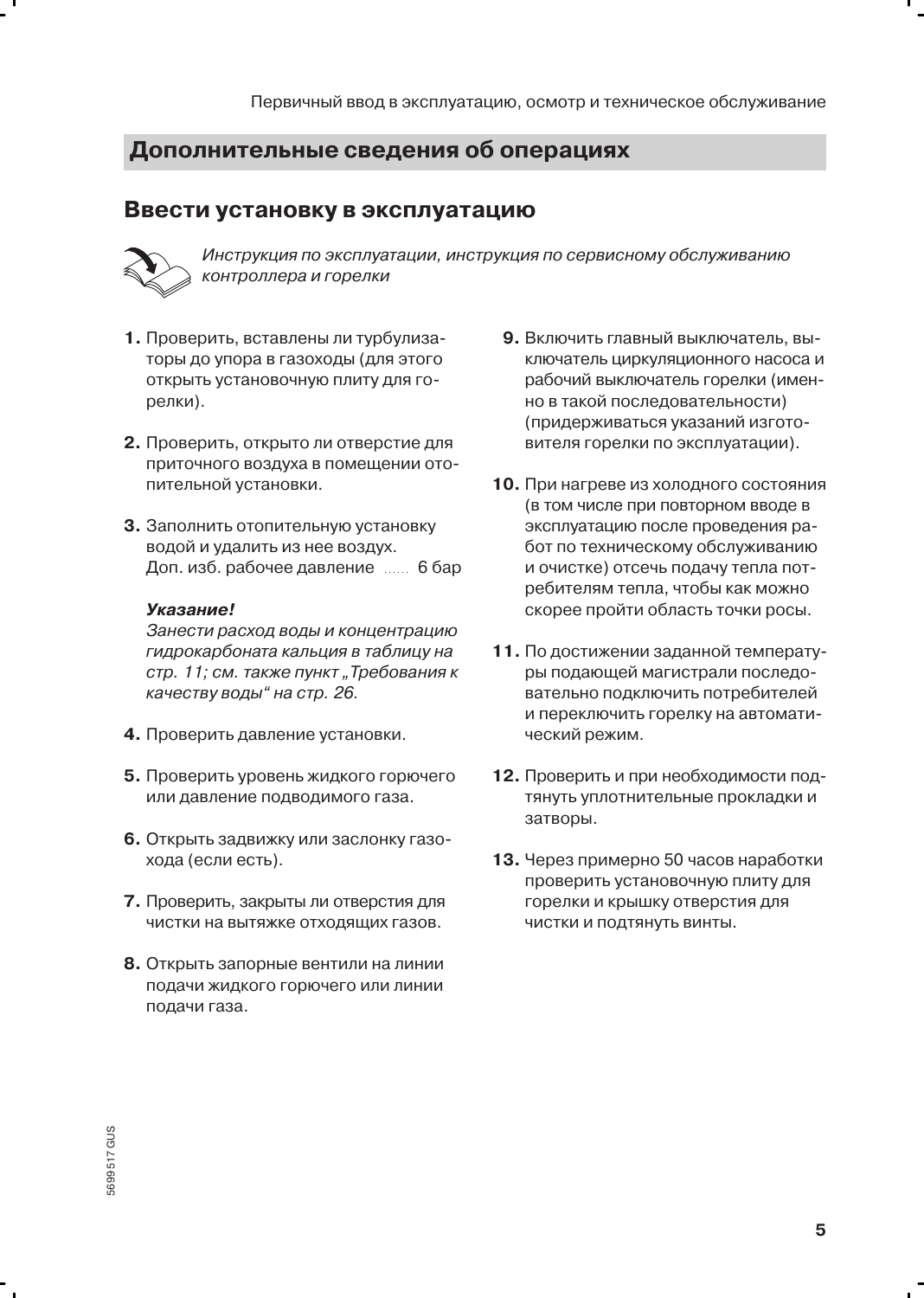# Дополнительные сведения об операциях (продолжение)

#### ∧ Указание по технике безопасности!

Подключения на стороне греющего контура открывать только после того, как из котла будет стравлено давление.

Опорожнение водогрейного котла с помощью всасывающего насоса производить только при открытом удалителе воздуха.

# Открыть установочную плиту для горелки и крышку отверстия для чистки

#### **Указание!**

На газовой горелке снять трубу подключения газа.

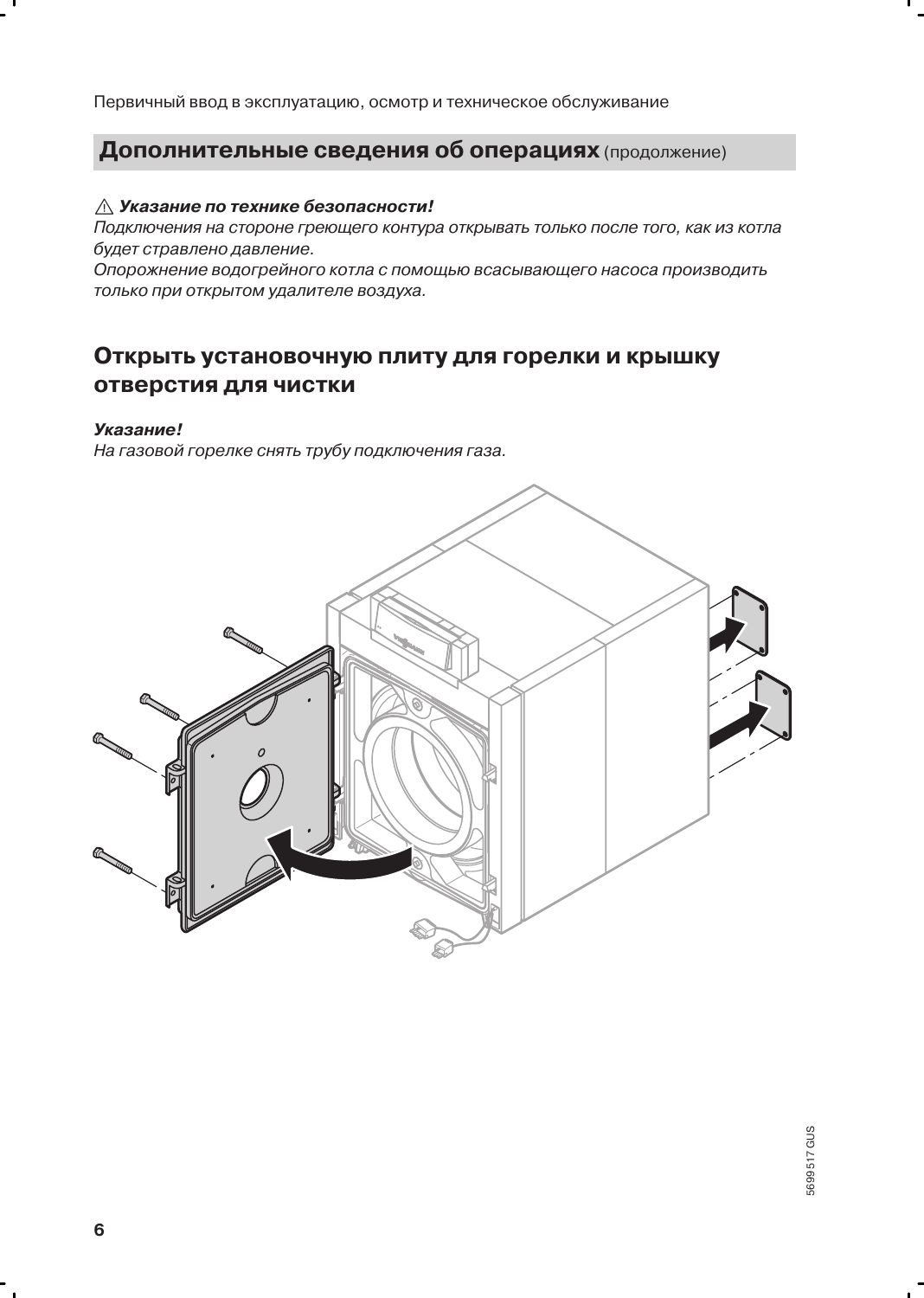# Дополнительные сведения об операциях (продолжение)

# Извлечь и очистить турбулизаторы



**(A) Только для котлов мощностью** 320 - 860 KBT

5699 517 GUS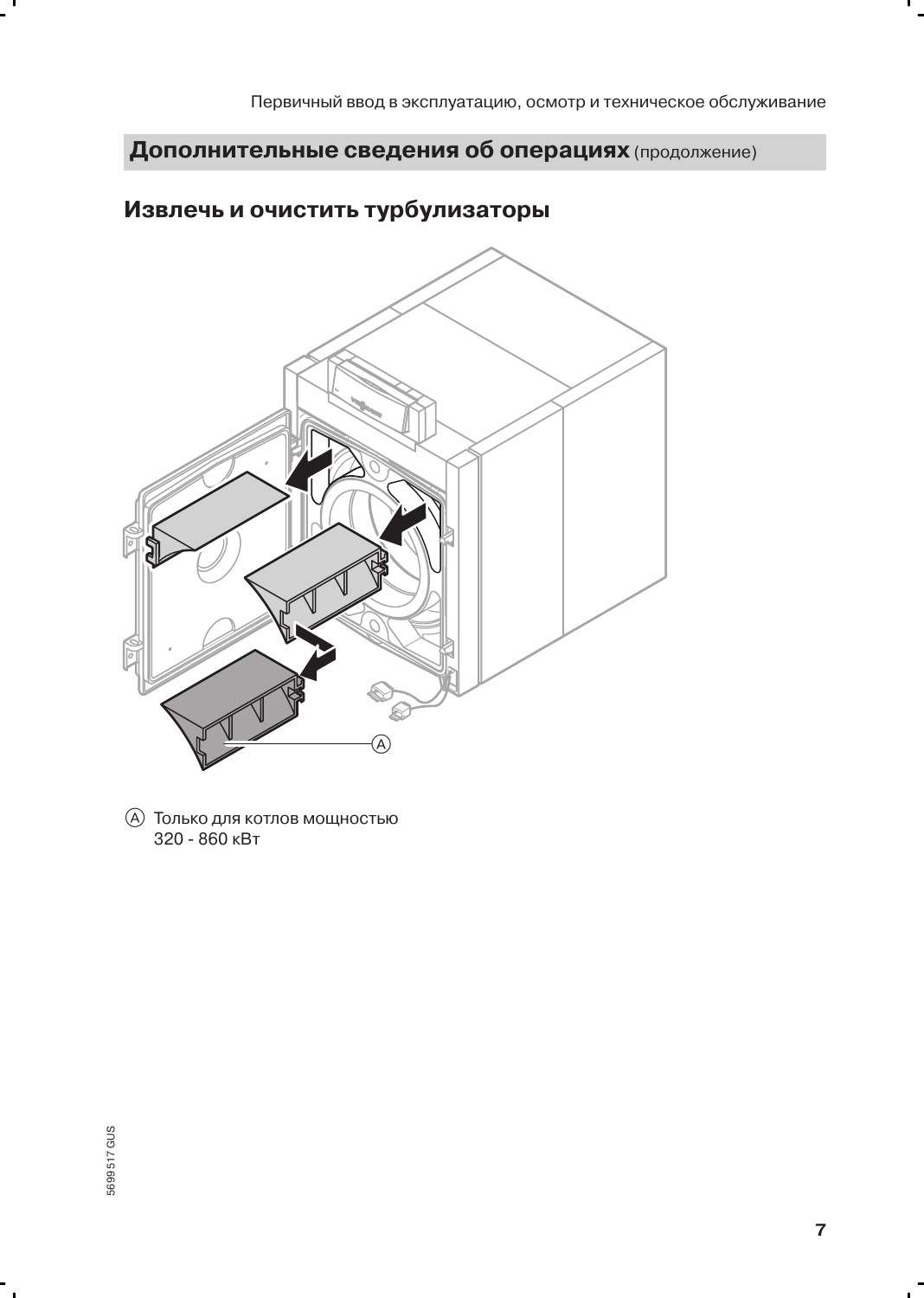# Дополнительные сведения об операциях (продолжение)

# Очистить теплообменные поверхности, вытяжку отходящих газов и трубу газохода





1. Щетками очистить газоходы (А) и камеру сгорания (B).

Узкой стороной меньшей щетки очистить промежуточные пространства и ребра.

Пылесосом удалить остаточные продукты сгорания.

2. Удалить пылесосом остаточные продукты сгорания из трубы газохода и вытяжки отходящих газов через отверстия для чистки в вытяжке отходящих газов (С).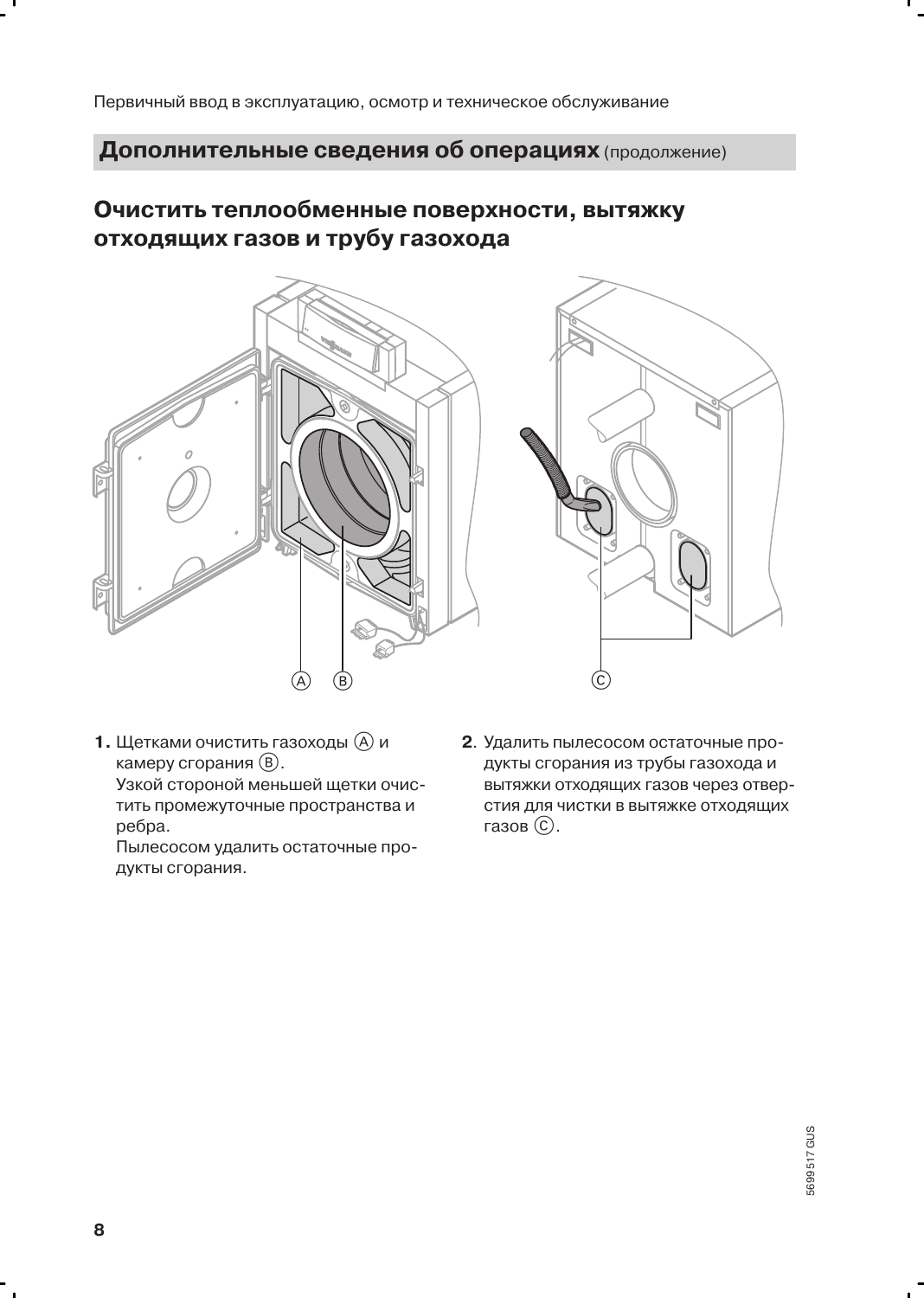### Дополнительные сведения об операциях (продолжение)

# Вставить турбулизаторы, привинтить установочную плиту для горелки и крышку отверстия для чистки

#### $V<sub>K</sub>339H<sub>M</sub>ol$

На газовой горелке установить трубу подключения газа.

#### ∧ Указание по технике безопасности!

Проверить плотность всех газовых соединений.



- (A) Только для котлов мощностью 320 860 кВт В каждый канал топочных газов третьего газохода вставить соответствующее число турбулизаторов (см. стр. 15); при этом первый турбулизаторный элемент ввести на приблизительно  $\frac{2}{3}$ , а второй и возможно третий элемент навесить и задвинуть.
- (В) Равномерно затянуть крест-накрест винты установочной плиты для горелки.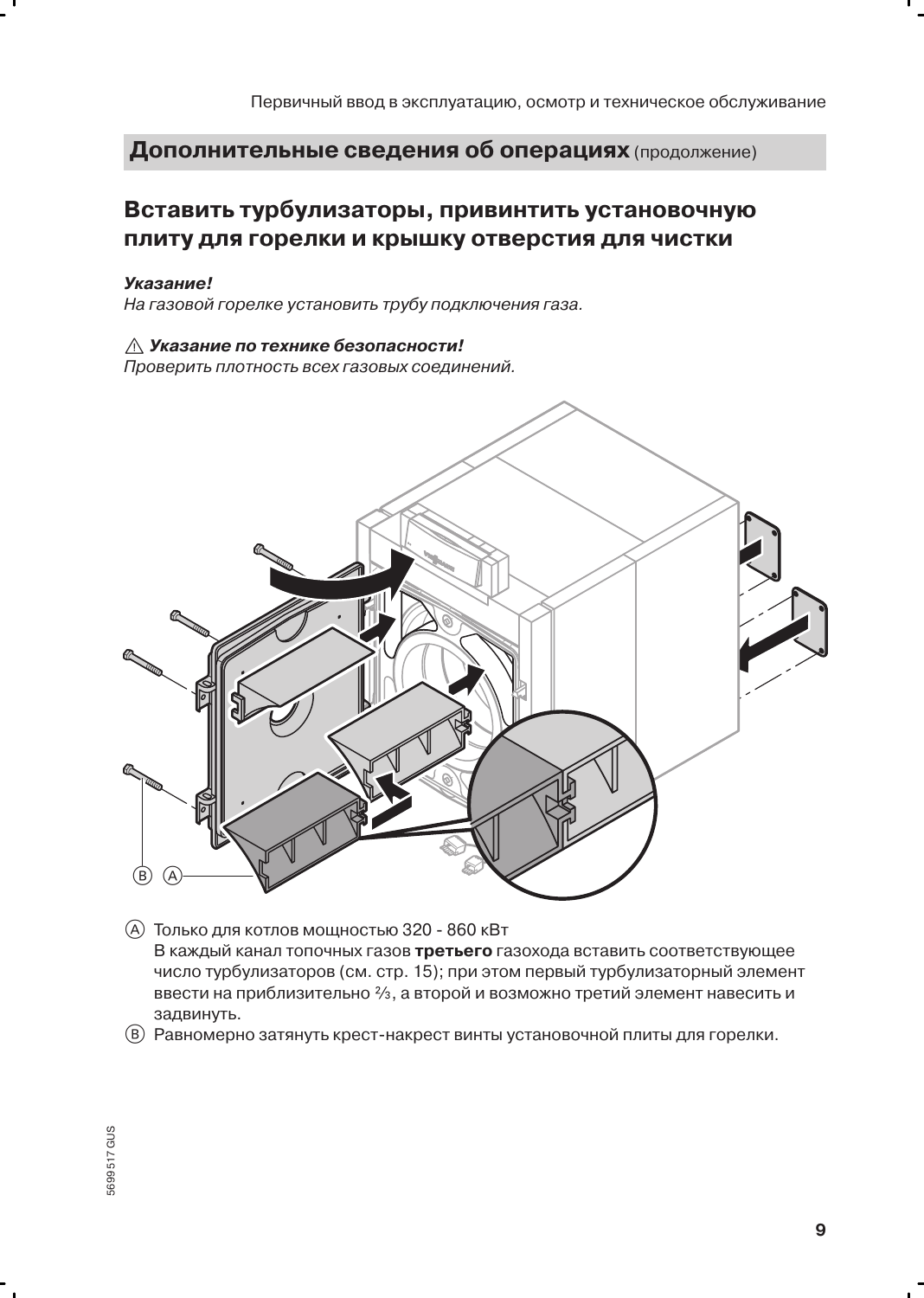### Дополнительные сведения об операциях (продолжение)

# Проверить мембранный расширительный сосуд и давление в установке

Придерживаться указаний изготовителя мембранного расширительного сосуда. Проверку проводить при холодной установке.

- 1. Опорожнить установку или закрыть колпачковый клапан на мембранном расширительном сосуде и снизить давление, пока манометр не покажет  $.0^\circ$ .
- 2. Если давление на входе мембранного расширительного сосуда ниже статического давления установки, добавить столько азота, чтобы давление на входе (на 0,1 - 0,2 бар) превысило статическое давление установки. Статическое давление соответствует статической высоте.
- 3. Добавить столько воды, чтобы при охлажденной установке давление при наполнении (на 0,1 - 0,2 бар) превысило давление на входе мембранного расширительного сосуда. Доп. изб. рабочее давление ...... 6 бар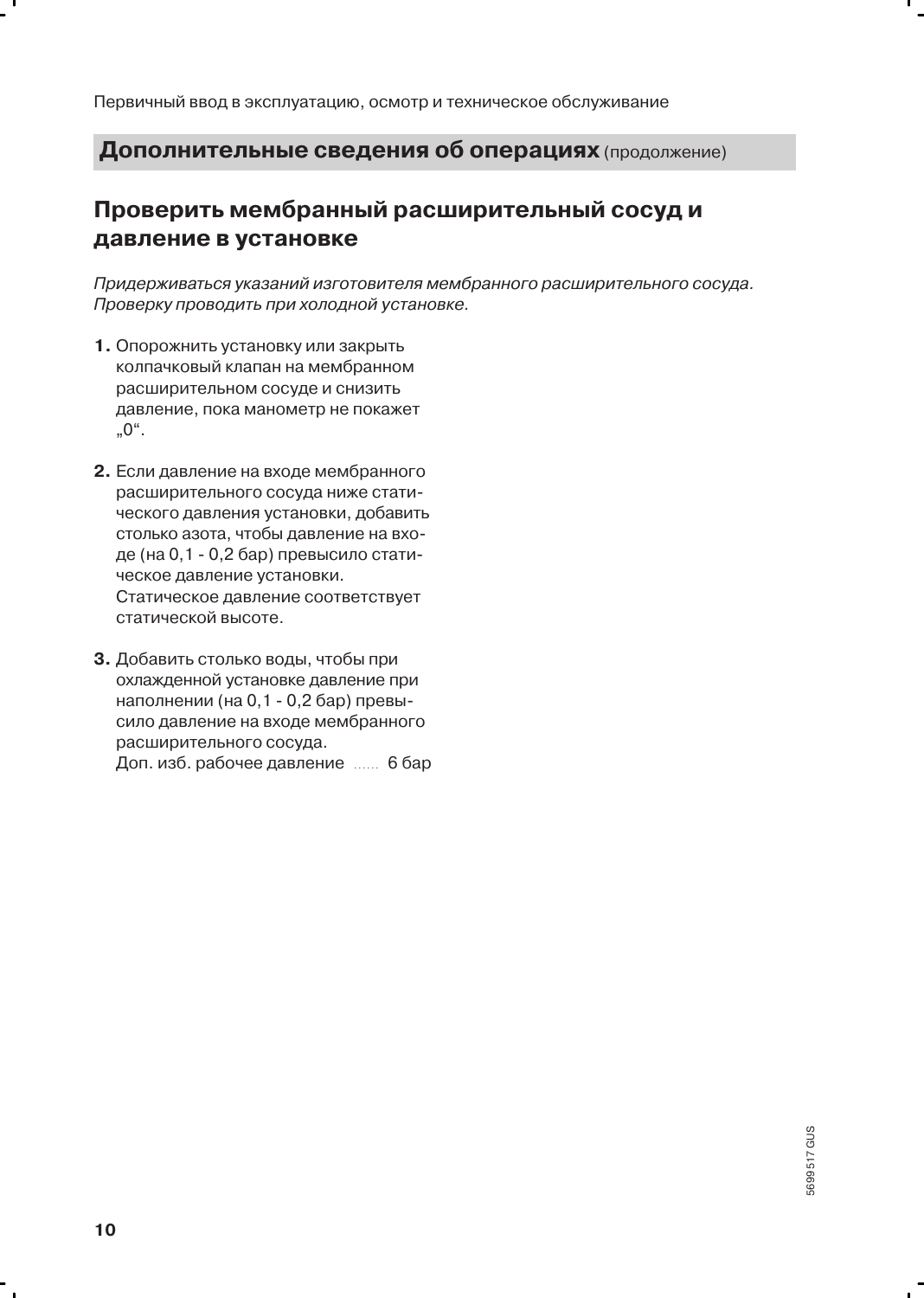# Дополнительные сведения об операциях (продолжение)

### Проверить качество воды

Требования см. на стр. 26.

- 1

Занести в таблицу количество подпиточной воды и соответствующую концентрацию гидрокарбоната кальция [Са(НСО<sub>3</sub>)<sub>2</sub>].

| Вода для<br>наполне-<br>ния<br>M <sup>3</sup> | Вода<br>для под-<br>ПИТКИ<br>M <sup>3</sup> | Пока-<br>зание<br>счет-<br>чика<br>M <sup>3</sup> | Общий<br>объем<br>воды<br>M <sup>3</sup> | Концен-<br>трация<br>[Ca(HCO <sub>3</sub> ) <sub>2</sub> ]<br>моль/м $3$ | Водоподготовка<br>Сред-<br>CTBO | Дози-<br>руемое<br>коли-<br>чество | Дата |
|-----------------------------------------------|---------------------------------------------|---------------------------------------------------|------------------------------------------|--------------------------------------------------------------------------|---------------------------------|------------------------------------|------|
|                                               |                                             |                                                   |                                          |                                                                          |                                 |                                    |      |
|                                               |                                             |                                                   |                                          |                                                                          |                                 |                                    |      |
|                                               |                                             |                                                   |                                          |                                                                          |                                 |                                    |      |
|                                               |                                             |                                                   |                                          |                                                                          |                                 |                                    |      |
| $\overline{\phantom{a}}$                      |                                             |                                                   |                                          |                                                                          |                                 |                                    |      |
|                                               |                                             |                                                   |                                          |                                                                          |                                 |                                    |      |
|                                               |                                             |                                                   |                                          |                                                                          |                                 |                                    |      |
|                                               |                                             |                                                   |                                          |                                                                          |                                 |                                    |      |
|                                               |                                             |                                                   |                                          |                                                                          |                                 |                                    |      |
|                                               |                                             |                                                   |                                          |                                                                          |                                 |                                    |      |
|                                               |                                             |                                                   |                                          |                                                                          |                                 |                                    |      |
|                                               |                                             |                                                   |                                          |                                                                          |                                 |                                    |      |
|                                               |                                             |                                                   |                                          |                                                                          |                                 |                                    |      |
|                                               |                                             |                                                   |                                          |                                                                          |                                 |                                    |      |
|                                               |                                             |                                                   |                                          |                                                                          |                                 |                                    |      |
|                                               |                                             |                                                   |                                          |                                                                          |                                 |                                    |      |
|                                               |                                             |                                                   |                                          |                                                                          |                                 |                                    |      |
|                                               |                                             |                                                   |                                          |                                                                          |                                 |                                    |      |
| $\overline{\phantom{a}}$                      |                                             |                                                   |                                          |                                                                          |                                 |                                    |      |
|                                               |                                             |                                                   |                                          |                                                                          |                                 |                                    |      |

 $^{9}_{6}$  Максимальный расход воды: .................. м<sup>3</sup><br>}-<br><sub>\$8</sub><br>\$8

п.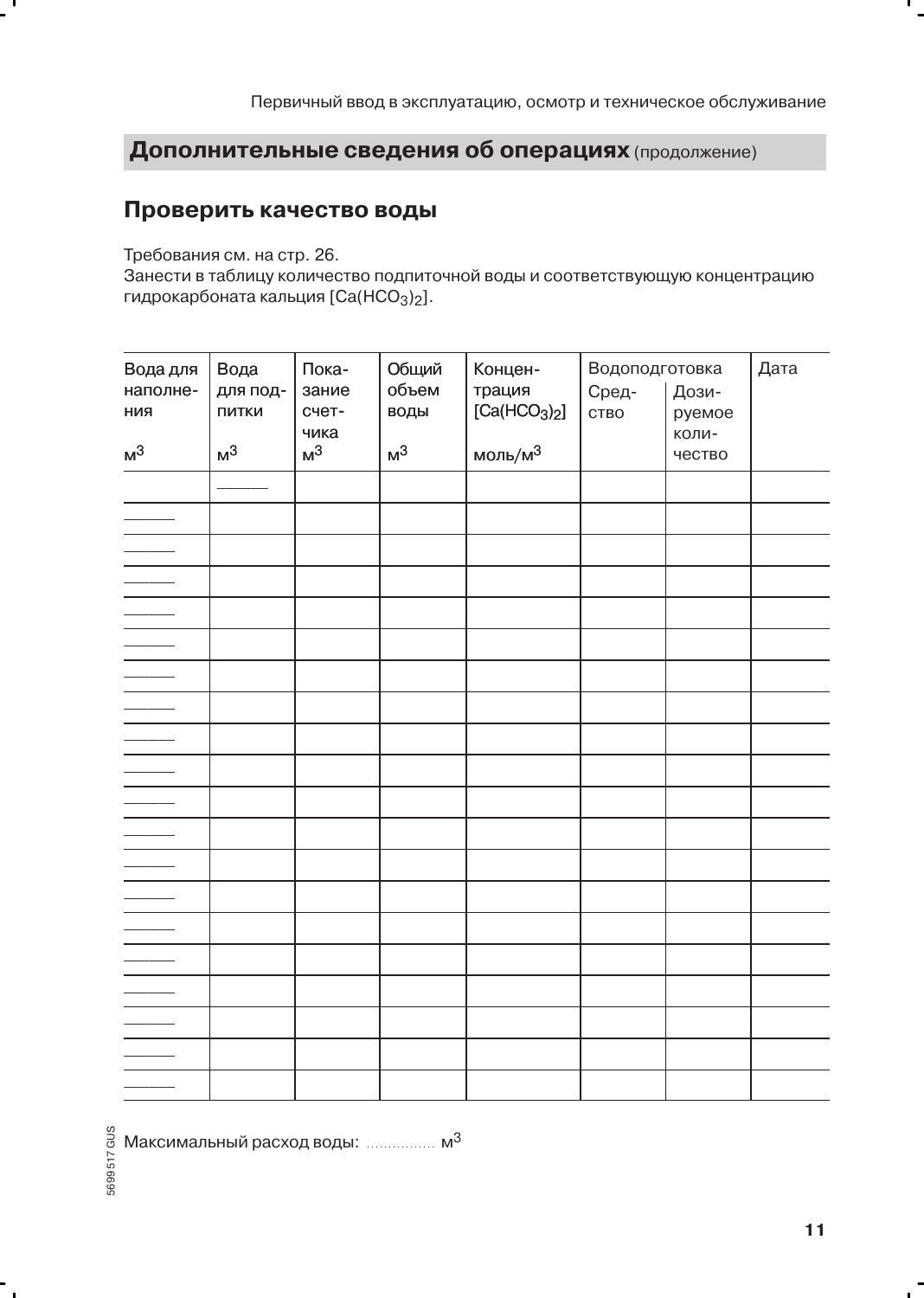Дополнительные сведения об операциях (продолжение)

### Очистить смотровое стекло на установочной плите для горелки



Проверить на плотность уплотнительные прокладки и соединительный шланг.

### Проверить легкость хода и герметичность смесителя

- 1. Снять с ручки смесителя рычаг двигателя и проверить легкость хода смесителя.
- 2. Проверить герметичность смесителя. В случае негерметичности заменить прокладки в виде кольца круглого сечения.
- 3. Зафиксировать рычаг двигателя.

### Проверить регулятор тяги (если есть)

Отпустить стопор на регулирующей шайбе. При работающей горелке регулирующая шайба должна свободно качаться.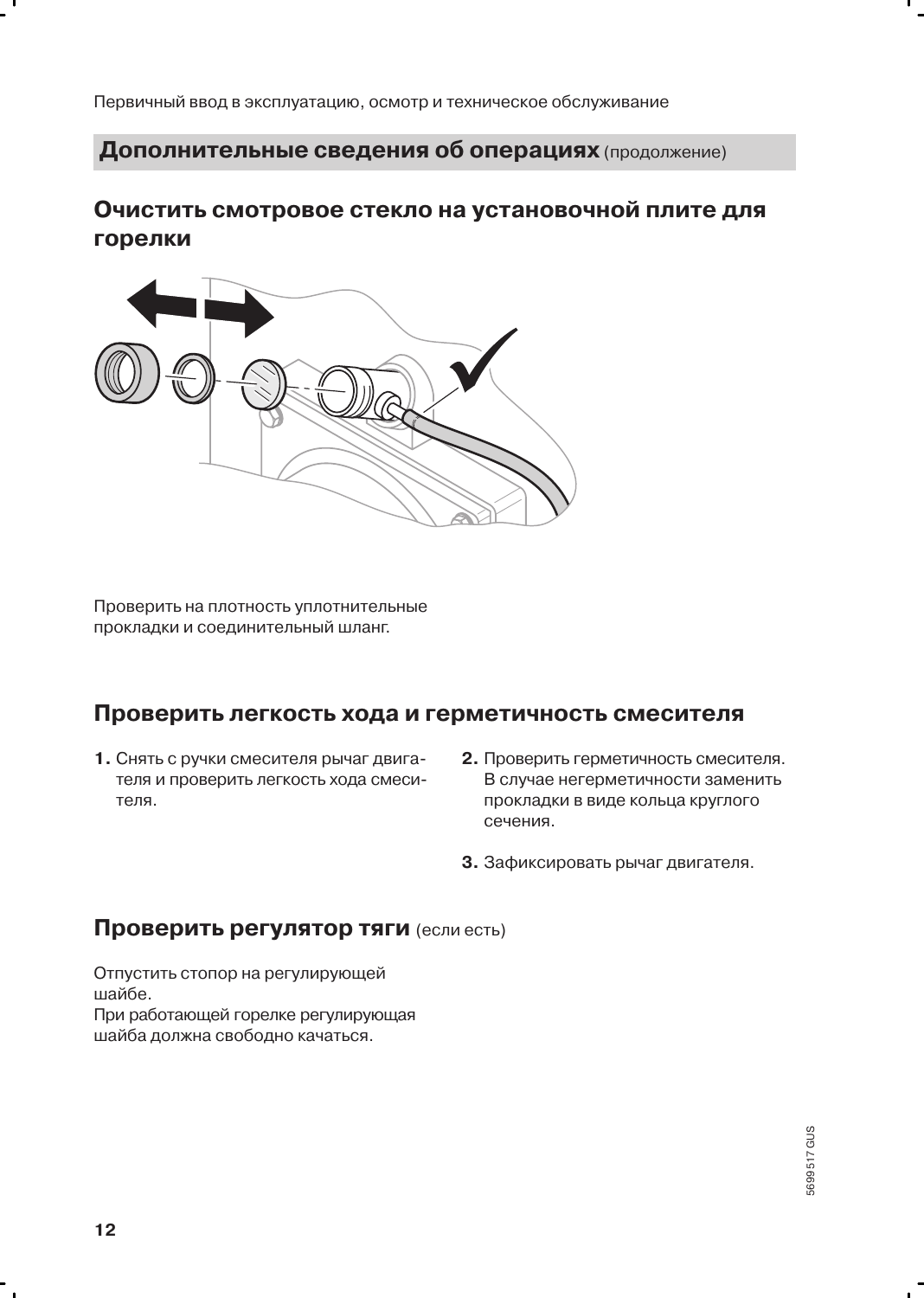### Дополнительные сведения об операциях (продолжение)

### Настроить горелку



Инструкция по сервисному обслуживанию горелки или отдельная документация изготовителя горелки

Настроить максимальный расход жидкого или газообразного горючего горелки на номинальную тепловую мощность водогрейного котла.

Для защиты от низкотемпературной коррозии 2-я ступень горелки (полная тепловая мощность) должна быть настроена на номинальную тепловую мощность водогрейного котла, и ее нельзя выключать даже в летний период (2-я ступень горелки должна постоянно находиться в дежурном режиме).

#### При эксплуатации котла с нагрузкой горелки ≧ 60%

Минимальная температура котловой воды составляет: при работе на жидком горючем 50 °С, при работе на газе 60 °С. Комплект подмешивающего устройства должен быть настроен на минимальное значение 40 °С (при работе на жидком горючем) или на 53 °С (при работе на газе).

Для защиты водогрейного котла минимальная тепловая мощность на ступени базовой нагрузки составляет 60% от значения номинальной тепловой мошности.

| Ном. тепловая<br>мощность,<br>кВт | Устанавливаемая<br>мин. тепловая<br>мощность (1 -я<br>ступень горелки),<br>кВт |
|-----------------------------------|--------------------------------------------------------------------------------|
| 320                               | 192                                                                            |
| 380                               | 228                                                                            |
| 440                               | 264                                                                            |
| 500                               | 300                                                                            |
| 560                               | 336                                                                            |
| 630                               | 378                                                                            |
| 700                               | 420                                                                            |
| 780                               | 468                                                                            |
| 860                               | 516                                                                            |
| 950                               | 570                                                                            |
| 1080                              | 648                                                                            |

На ступени базовой нагрузки необходимо поддерживать минимальную температуру отходящих газов, значение которой зависит от конструкции дымовой трубы.

#### При эксплуатации котла с нагрузкой горелки < 60%

Минимальная температура котловой воды составляет: при работе на жидком горючем 60 °С, при работе на газе 65 °С. Комплект подмешивающего устройства необходимо настроить на минимальное значение 53 °C.

Настроить минимальную тепловую мощность для ступени базовой нагрузки в соответствии с пропорциями дымовой трубы. При этом иметь в виду, что дымовая труба должна быть приспособлена к устанавливающимся пониженным температурам отходящих газов.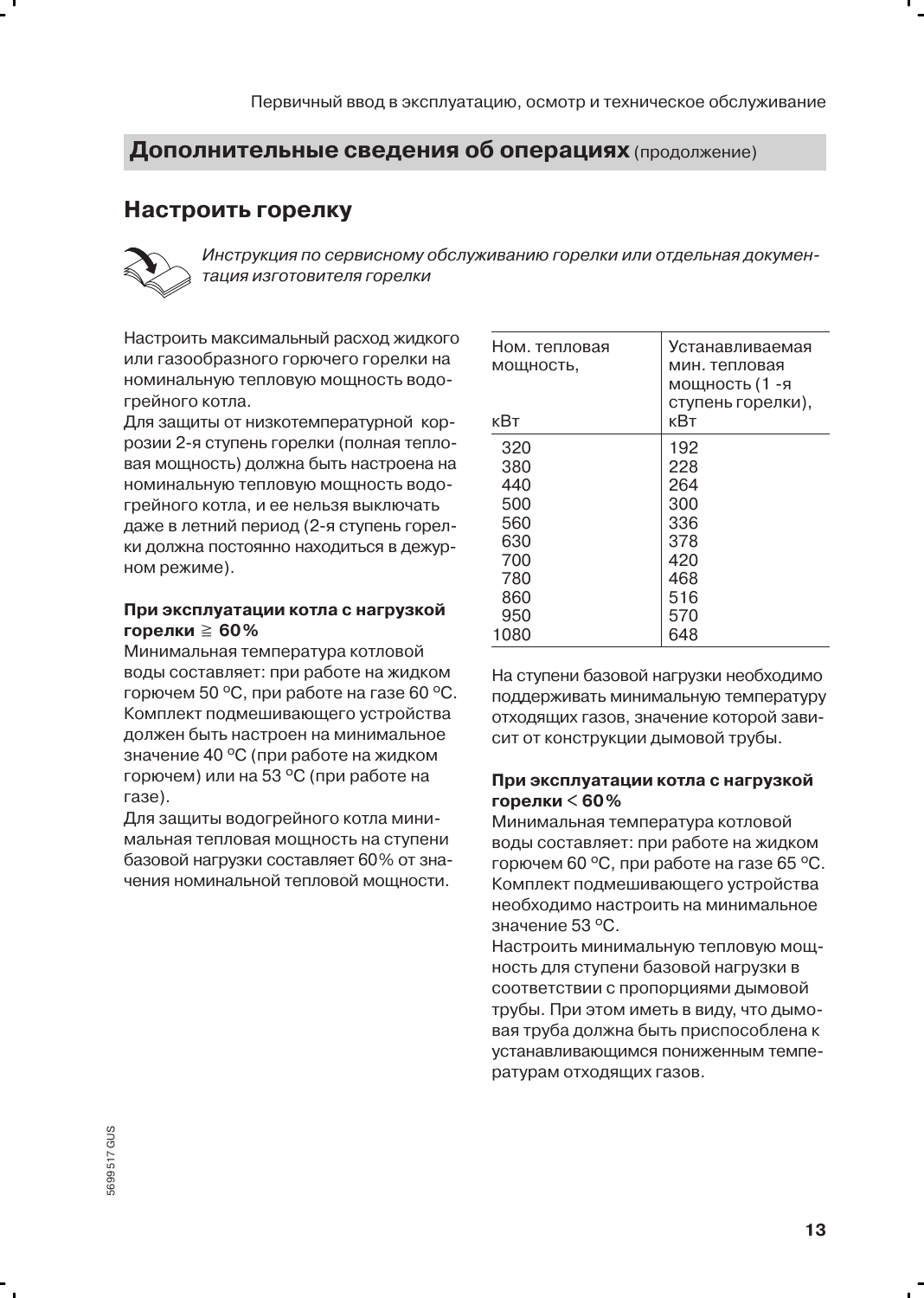### Спецификация деталей

#### Указания по заказу запасных частей!

При заказе указывать № заказа и заводской № (см. фирменную табличку), а также № позиции детали (из настоящей спецификации).

Стандартные детали можно приобрести через местную торговую сеть.

#### Детали

- 001 Шарнирный болт
- 002 Анкерная штанга (длиной 610 мм)
- 003 Анкерная штанга (длиной 480 мм)
- 004 Ниппель
- 005 Уплотнительный шнур Ø 12 мм
- 006 Юстировочный упор
- 007 Средний сегмент<sup>\*1</sup>
- 008 Передний сегмент<sup>\*1</sup>
- 009 Установочная плита для горелки
- 010 Теплоизоляционный мат  $467 \times 467$  MM
- 011 Теплоизоляционный мат из трех частей 868 × 968 мм
- 012 Теплоизоляционный блок
- 013 Уплотнение16 х 16 мм
- 014 Наконечник шланга 1/4"
- 015 Шланг
- 016 Смотровое стекло с уплотнением
- 017 Затвор контрольно-измерительной трубки
- 018 Дополнительная плита горелки
- 019 Турбулизатор\*2
- 020 Уплотнительное кольцо 35 х 45 х 2
- 021 Уплотнительный шнур ∅ 8 мм
- 022 Заглушка 2"
- 023 Теплоизоляционный мат Ø 408 мм
- 024 Уплотнительный шнур Ø 10 мм

#### Детали без рисунка

- 300 Дополнительная упаковке к теплоизоляции
- 301 Декоративная липкая лента
- 302 Лак в аэрозольной упаковке витосеребряный
- 303 Лакировальный карандаш витосеребряный
- 304 Клей (для поз. 005)
- 306 Монтажные элементы (для поз. 007,  $008 \mu 025$
- 307 Инструкция по монтажу
- 308 Инструкция по сервисному обслуживанию
- \*1 При замене сегментов заказывать для каждого сегментного соединения по  $1 \times \pi$ оз. 306.
- \*<sup>2</sup> Количество турбулизаторов в третьем газоходе
	- при мощности 320 440 кВт: 3 шт.
	- при мощности 500 560 кВт: 2 шт.
	- при мощности 630 860 кВт: 1 шт.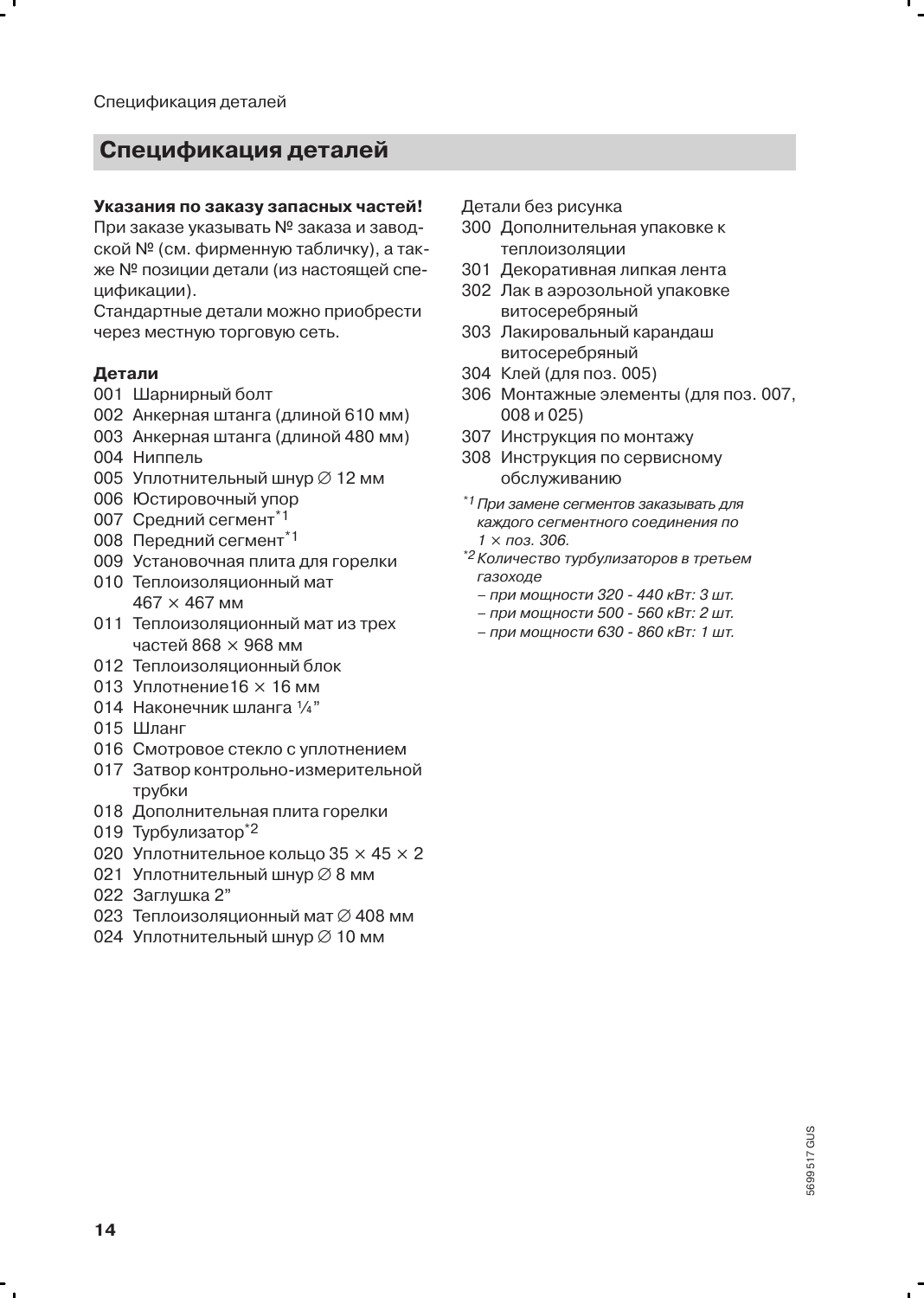

 $15/16$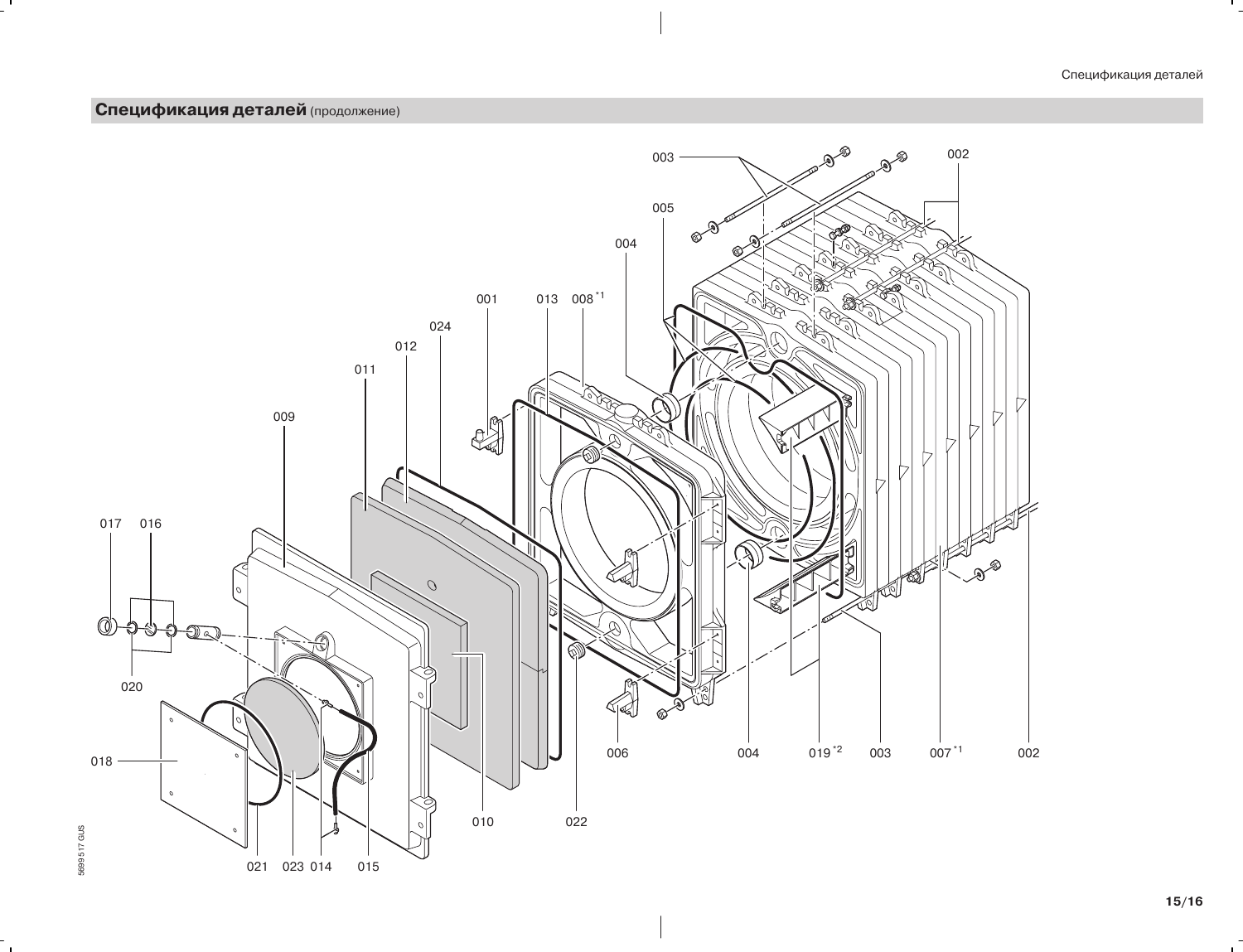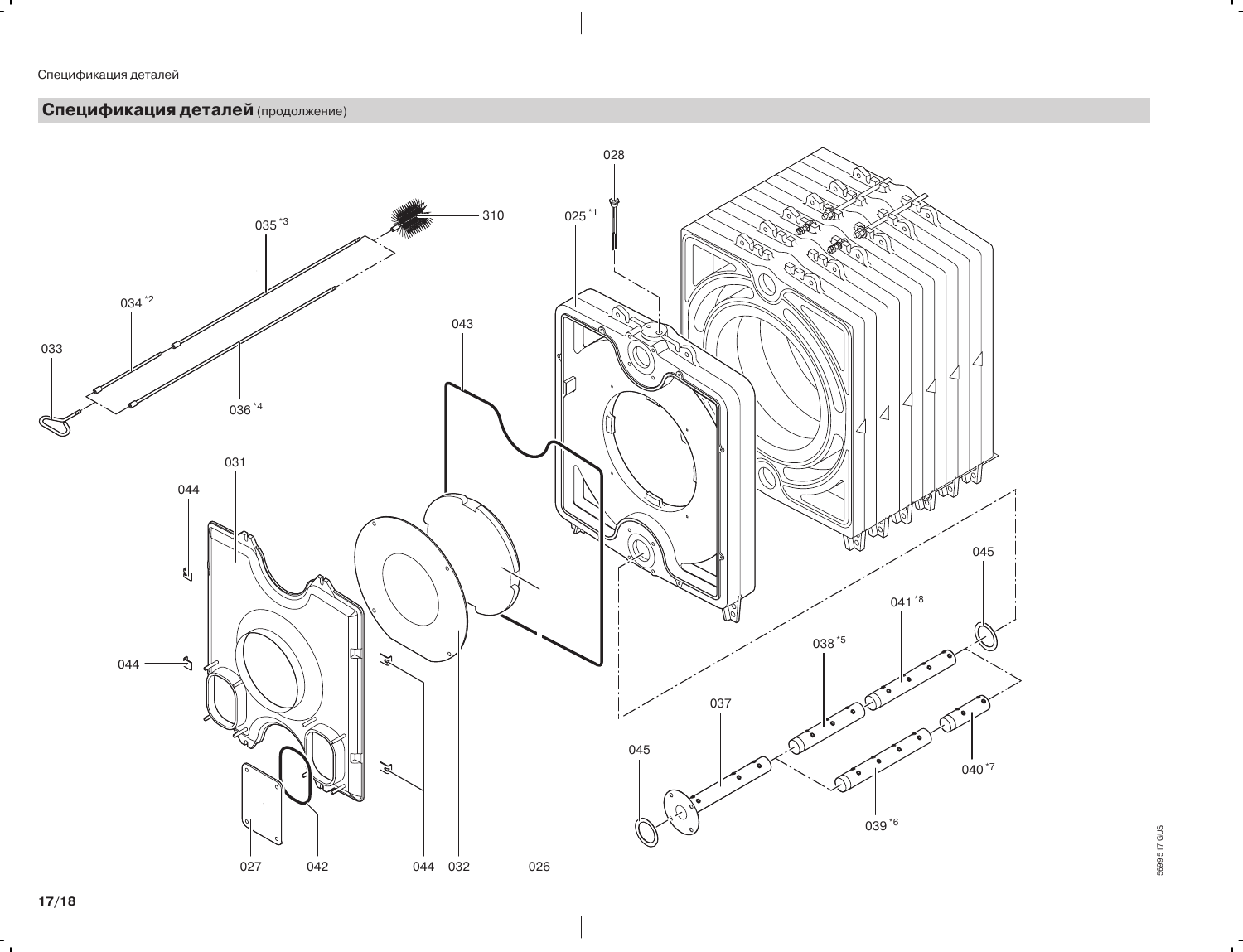#### Детали

- 025 Задний сегмент<sup>\*1</sup>
- 026 Задняя стенка камеры сгорания
- 027 Крышка отверстия для чистки
- 028 Погружная гильза
- 031 Вытяжка отходящих газов
- 032 Пластинчатая заглушка
- 033 Ручка
- 034 Проставка (длина 355 мм)<sup>\*2</sup>
- 035 Проставка (длина 1000 мм)<sup>\*3</sup>
- 036 Проставка (длина 1100 мм)<sup>\*4</sup>
- 037 Фланцевый элемент
- 038 Промежуточный элемент с тремя парами отверстий\*5
- 039 Промежуточный элемент с четырьмя парами отверстий<sup>\*6</sup>
- 040 Концевой элемент с двумя парами отверстий\*7
- 041 Концевой элемент с четырьмя парами отверстий\*8
- 042 Уплотнительный шнур Ø 8 мм
- 043 Уплотнительный шнур Ø 8 мм
- 044 Крепежный уголок
- 045 Уплотнение Ду 100

#### Быстроизнашивающаяся деталь

- 310 Щетка для чистки
- \*<sup>1</sup> При замене сегментов заказывать для каждого сегментного соединения по  $1 \times \pi$ оз. 306.
- \*2 Только для котлов мошностью 380 - 630, 950 и 1080 кВт.
- \*<sup>3</sup> Только для котлов мощностью 380, 500, 560, 700. 780. 950 и 1080 кВт.
- $*$ 4 Только для котлов мощностью 320, 440, 630, 780. 860 и 1080 кВт.
- \*5 Только для котлов мощностью 380, 500, 630, 700, 780, 950 и 1080 кВт.
- \*6 Только для котлов мощностью 440, 560, 630, 780, 860 и 1080 кВт.
- \*7 Только для котлов мощностью 380, 440 и 630 кВт.
- \*8 Только для котлов мощностью 320, 500, 560, 700, 780, 860, 950 и 1080 кВт.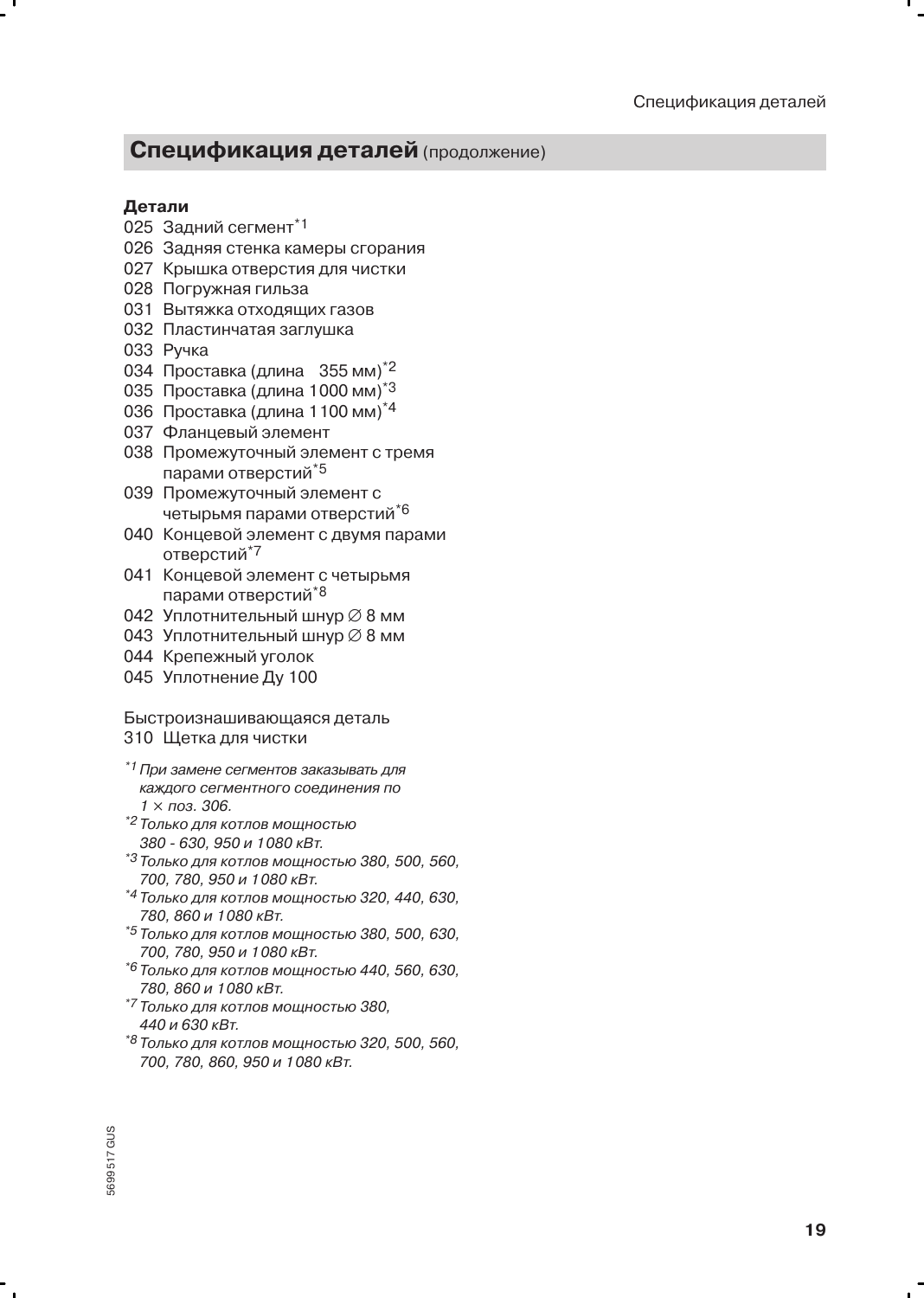#### Детали

- 200 Передний шиток
- 201 Планка
- 202 Декоративная планка
- 203 Левая шина (с поз. 224)
- 204 Правая шина (с поз. 224)
- 205 Залний крепежный уголок
- 206 Правый задний щиток (с поз. 226)
- 207 Левый задний щиток (с поз. 226)
- 208 Передний верхний щиток
- 210 Задний верхний щиток
- 211 Соединительный щиток
- 212 Распорка
- 213 Боковой шиток 502 мм
- 214 Боковой щиток 628 мм
- 216 Траверса
- 217 Передняя теплоизоляционная обшивка
- 219 Задняя теплоизоляционная обшивка (ширина 466 мм)
- 222 Задний теплоизоляционный мат
- 223 Нижний теплоизоляционный мат
- 224 Двойное крепление для разгрузки от натяжения
- 225 Логотип Vitorond
- 226 Прокладка под острые кромки
- (A) Фирменная табличка (по выбору справа или слева)
- (B) Контроллер котлового контура см. в отдельной спецификации деталей
- © Расположение щитков и теплоизоляционных матов (320 кВт)
- **(D)** Кабель горелки см. в спецификации деталей контроллера котлового контура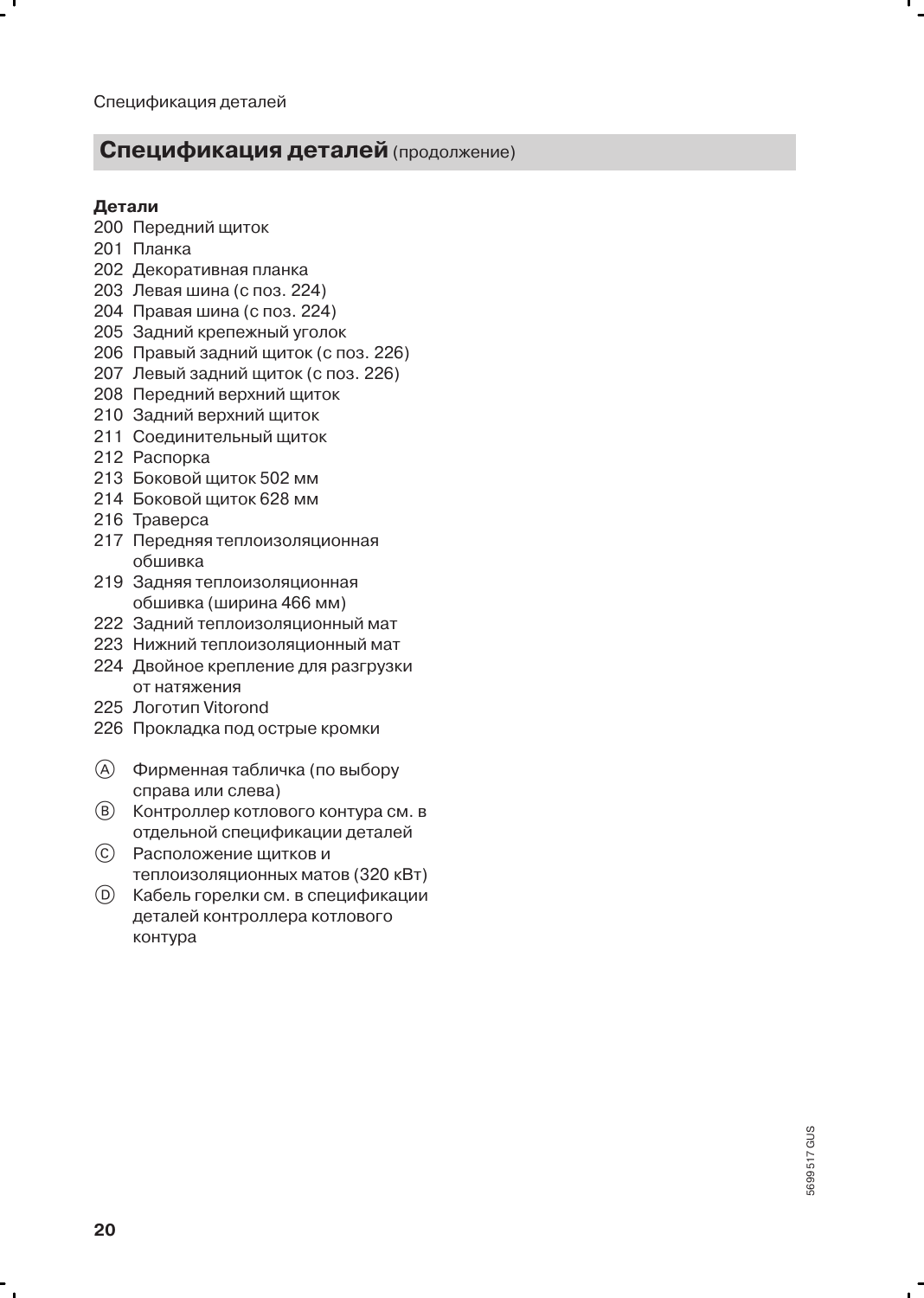

5699517 GUS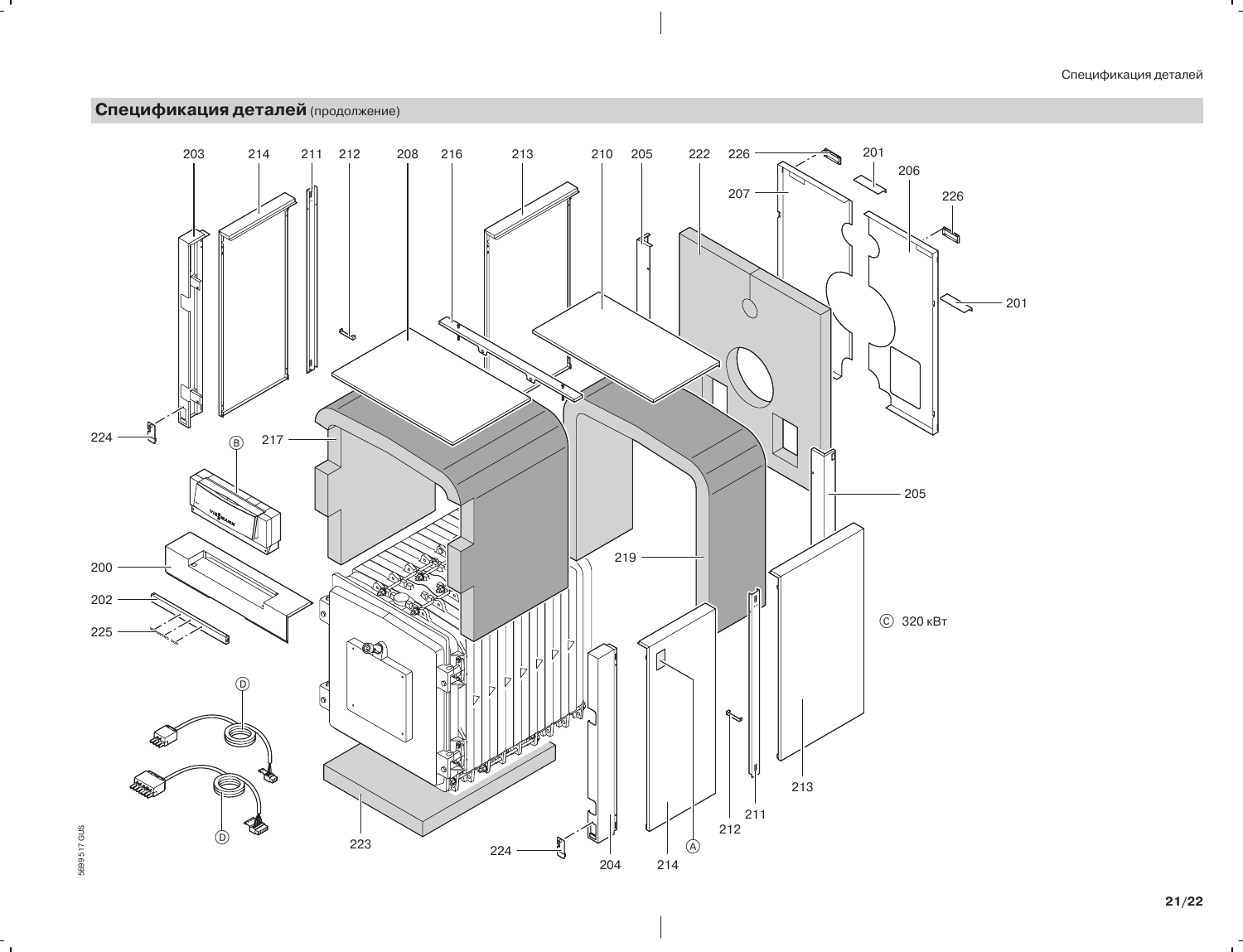













5699 517 GUS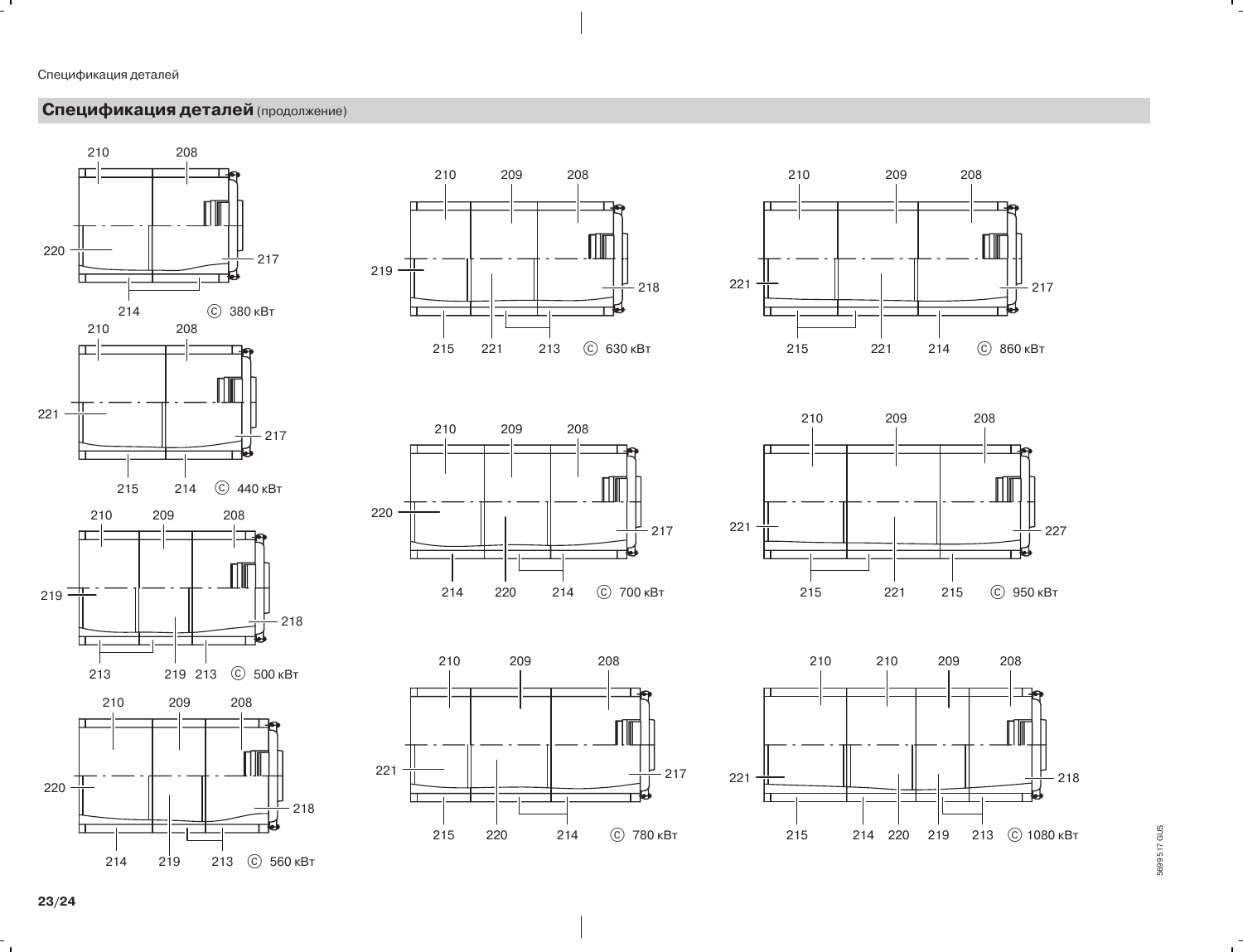#### Детали

-

- 208 Передний верхний шиток
- 209 Средний верхний щиток
- 210 Задний верхний щиток
- 213 Боковой щиток 502 мм
- 214 Боковой щиток 628 мм
- 215 Боковой шиток 755 мм
- 217 Передняя теплоизоляционная обшивка
- 218 Передняя теплоизоляционная обшивка
- 219 Задняя теплоизоляционная обшивка (ширина 466 мм)
- 220 Задняя теплоизоляционная обшивка (ширина 612 мм)
- 221 Задняя теплоизоляционная обшивка (ширина 706 мм)
- 227 Передняя теплоизоляционная обшивка
- (C) Расположение щитков и теплоизоляционных матов (380 - 1080 кВт)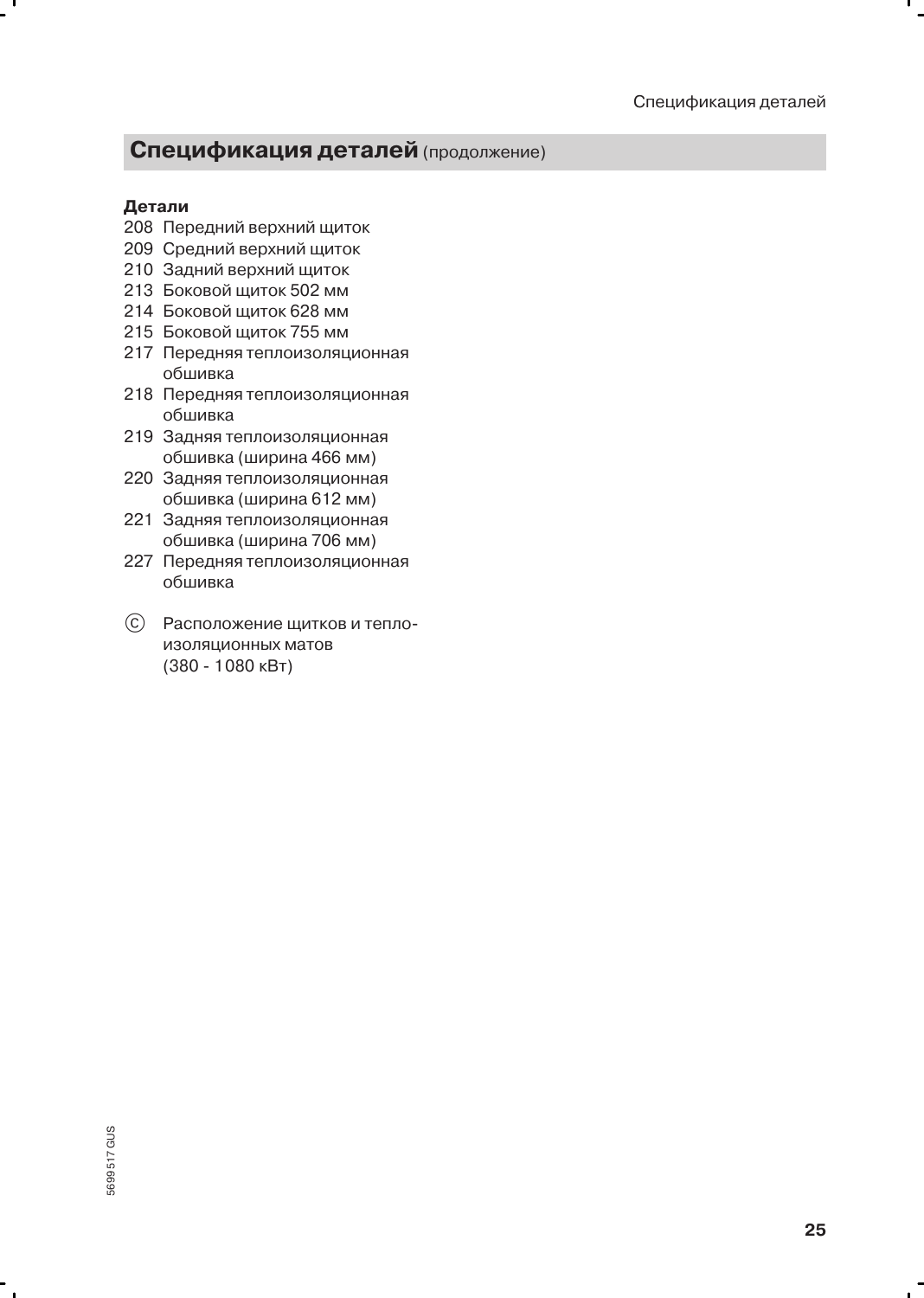### Требования к качеству воды

### Отопительные установки с нормальными рабочими температурами до 100 °С (VDI 2035)

|  | Требования к теплоносителю |
|--|----------------------------|
|--|----------------------------|

| Суммарная мощность<br>водогрейного котла<br><b>установки [Q]</b>             | Концентрация гидро-<br>карбоната кальция<br>$[Ca(HCO3)2]$ в воде для<br>наполнения и подпитки                                       | Макс. допустимый расход<br>воды для наполнения и<br>подпитки [V <sub>макс</sub> ]                                                    |
|------------------------------------------------------------------------------|-------------------------------------------------------------------------------------------------------------------------------------|--------------------------------------------------------------------------------------------------------------------------------------|
| $100 \text{ kBr} < Q \leq 350 \text{ kBr}$<br>$350$ KBT $\le Q \le 1000$ KBT | Са (HCO <sub>3</sub> ) <sub>2</sub> $\leq$ 2,0 моль/м <sup>3</sup><br>Са (НСО <sub>3</sub> ) <sub>2</sub> ≤ 1,5 моль/м <sup>3</sup> | $V_{\text{MARC.}}$ [м <sup>3</sup> ] = 3-кратный объем<br>установки (или рассчитать<br>V <sub>макс.</sub> , как ниже)                |
| $1000$ $\text{KBT} < \text{Q}$                                               |                                                                                                                                     | $V_{\text{MAKC}}$ . [M <sup>3</sup> ] =<br>Q [KBT]<br>$0,0313 \times$ —<br>Са(НСО <sub>3</sub> ) <sub>2</sub> [моль/м <sup>3</sup> ] |

### Отопительные установки с доп. температурой подающей магистрали выше 100 °С

Согласно памятке Объединения союзов работников технического надзора 1466 о качестве воды водогрейных котлов отопительных установок, работающих при температуре подачи выше 100 °С, действительны следующие нормативные показатели (см. также пояснения в самом нормативном документе):

#### Работа на оборотной воде с малым содержанием солей

В качестве воды для наполнения и подпитки может использоваться только вода с малым содержанием солей - обессоленная вода, фильтрат или конденсат. В системах со смешанной конденсацией малое содержание солей в воде, как правило, устанавливается само собой, если котловая вода не возвращается на подшелачивание.

#### Работа на солесодержащей воде

Использовать в качестве воды для наполнения и подпитки по возможности воду с низким содержанием солей, освобожденную, как минимум, от щелочных земель (умягченную).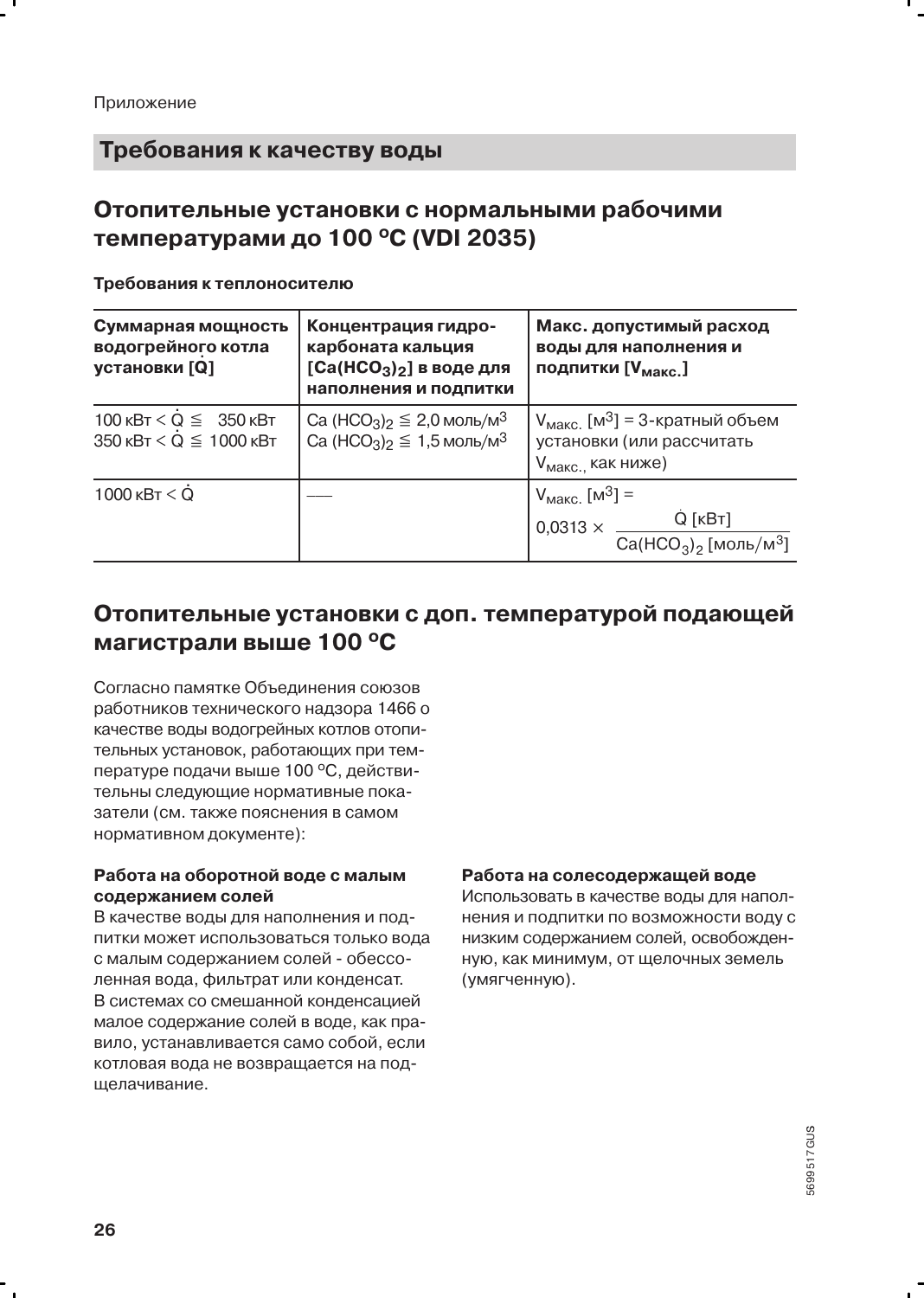|                                                                                                                                               |                         |                                                   | с малым содержанием<br>солей                                   | солесодержащая                                                                                        |
|-----------------------------------------------------------------------------------------------------------------------------------------------|-------------------------|---------------------------------------------------|----------------------------------------------------------------|-------------------------------------------------------------------------------------------------------|
| Электропроводность при 25 °С мкСм/см                                                                                                          |                         | $10 - 30$                                         | $> 30 - 100$                                                   | $>100 - 1500$                                                                                         |
| Общие требования<br>рН при 25 °С<br>Кислород (О2)<br>Щелочные земли (Ca + Mg)<br>Фосфат $(PO4)*1$<br>При использовании<br>кислородных связок: | мг/л<br>ммоль/л<br>мг/л | $9 - 10^{*1}$<br>$< 0, 1^*2$<br>< 0.02<br>$< 5*4$ | $9 - 10.5^{\ast}1$<br>$< 0.05^{\ast}2$<br>< 0.02<br>$< 10^{4}$ | прозрачность, отсутствие осадка<br>$9 - 10.5^{\ast}1$<br>$<$ 0,02 <sup>*2, *3</sup><br>< 0.02<br>< 15 |
| Сульфит натрия (Na <sub>2</sub> SO <sub>3</sub> ) <sup>*5</sup>                                                                               | мг/л                    |                                                   |                                                                | < 10                                                                                                  |

### Требования к качеству воды (продолжение)

\*<sup>1</sup> При необходимости соблюдения требований Положения о питьевой воде и Положения о подготовке питьевой воды не допускать превышения pH 9.5 и концентрации PO4 7 мг/л.

<sup>\*2</sup> При продолжительном режиме работы обычно устанавливаются намного меньшие значения.

\*<sup>3</sup> При использовании полхоляших неорганических ингибиторов коррозии концентрация кислорода в оборотной воде может составлять до 0,1 мг/л.

<sup>\*4</sup> Для водогрейных котлов с теплообменными поверхностями из дымогарных труб, например, для жаротрубно-дымогарных котлов соблюдать нижний предел концентрации фосфата, равный половине максимального значения 2.5 или 5 мг/л РО4.

\*<sup>5</sup>Не исключается возможность использования других подходящих продуктов. При использовании таких продуктов следует учитывать соответствующие руководящие указания поставшика.

Данные для пересчета: 1 моль/м<sup>3</sup> = 5,6 немецкого градуса жесткости; 1 немецкий градус жесткости = 0.1792 моль/м<sup>3</sup>: 1 мг-экв/кг = 2.8 ° немецкого градуса жесткости

В памятке Объединения союзов работников технического надзора 1466 обращается внимание на то, что в продаже имеются и другие химикаты, используемые в качестве кислородных связок, в состав которых могут входить следующие биокатализаторы:

- аскорбиновая кислота,
- карбогидразид,
- диэтилгидроксиламин,
- гидрохинон.
- метилэтилкетоксим.
- таннины.

В условиях работы котла здесь могут. однако, образовываться продукты окисления, деления и превращения, что требует осторожности при использовании вышеназванных химикатов.

Более подробные сведения приведены в упомянутом руководящем документе.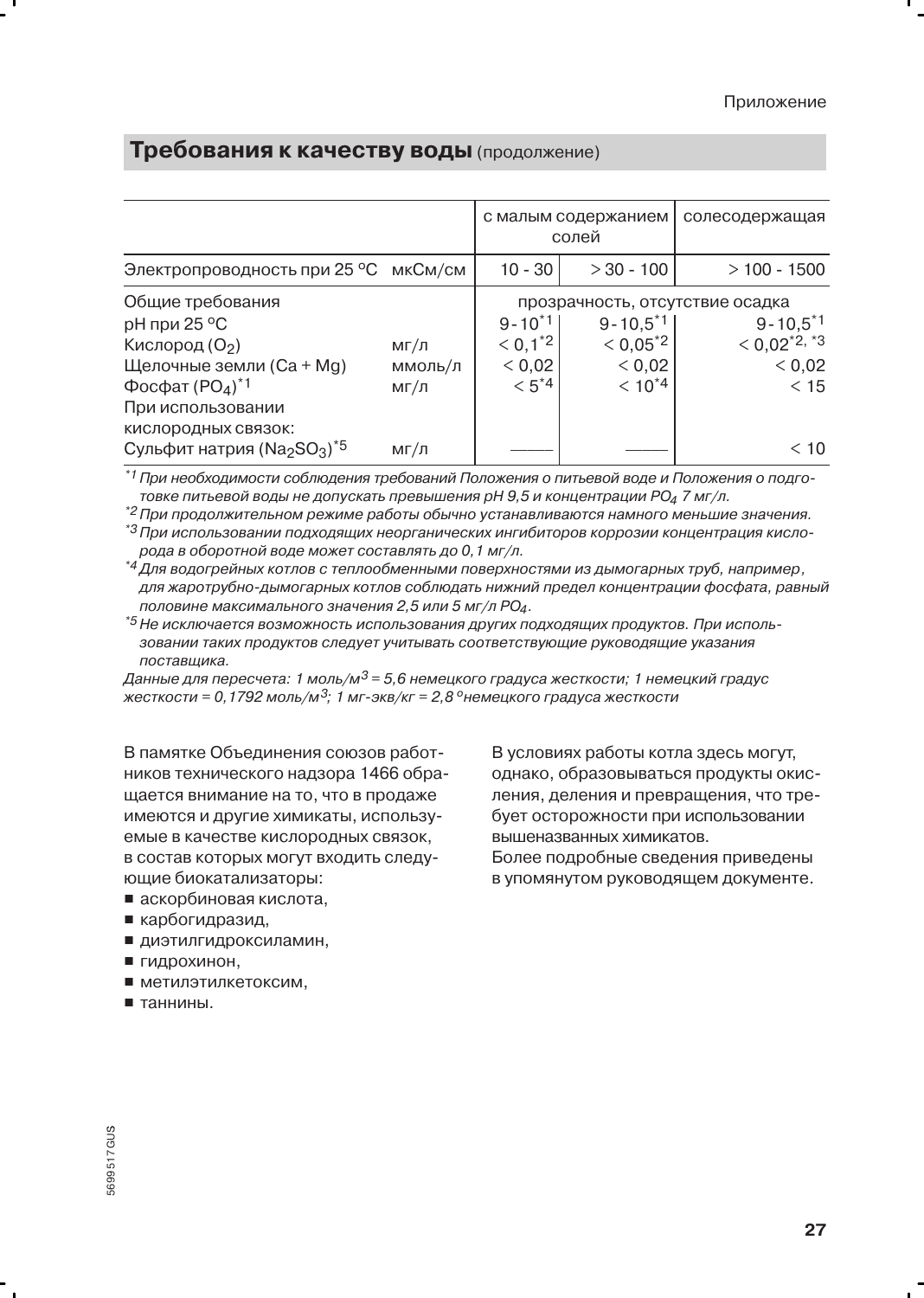#### Приложение

 $\overline{\phantom{a}}$ 

# Технические данные

| Ном. тепловая мощность           | кВт     | 320     | 380     | 440 | 500      | 560      | 630      |
|----------------------------------|---------|---------|---------|-----|----------|----------|----------|
| Идентификатор изделия            |         |         |         |     |          |          |          |
| ■ согласно руководящим указаниям |         |         | CE-0085 |     |          |          |          |
| по к.п.д.                        |         | AS 0002 |         |     |          |          |          |
| ■ согласно руководящим указаниям |         |         |         |     | CE-0085  |          |          |
| по газовым приборам*1            |         |         |         |     |          |          |          |
| ■ согласно руководящим указаниям |         |         |         |     | CE-0036  |          |          |
| по аппаратам, работающим под     |         |         |         |     |          |          |          |
| давлением*2                      |         |         |         |     |          |          |          |
| Сопротивление на стороне топ.    | Па      | 50      | 90      | 130 | 170      | 190      | 210      |
| газов                            | мбар    | 0,5     | 0.9     | 1,3 | 1,7      | 1,9      | 2,1      |
| Необходимый напор                | Па/мбар | 0       | 0       | 0   | $\Omega$ | $\Omega$ | $\Omega$ |
| Показатели отходящих газов       |         |         |         |     |          |          |          |
| Температура <sup>*3</sup> при    |         |         |         |     |          |          |          |
| ■ темп. котловой воды 60 °С      |         |         |         |     |          |          |          |
| - при ном. тепловой мощности     | °C      | 180     | 180     | 180 | 180      | 180      | 180      |
| – при частичной нагрузке         | °C      | 130     | 130     | 130 | 130      | 130      | 130      |
| ■ темп. котловой воды 80 °С      | °C      | 190     | 190     | 190 | 190      | 190      | 190      |

\*1 При работе с температурой срабатывания защитного ограничителя темп. 110 °C.<br>\*2 При работе с температурой срабатывания защитного ограничителя темп. 120 °C.<br>\*3 Температуры отходящих газов - измеренные значения брутто при горения 20 °С.

H.

۰.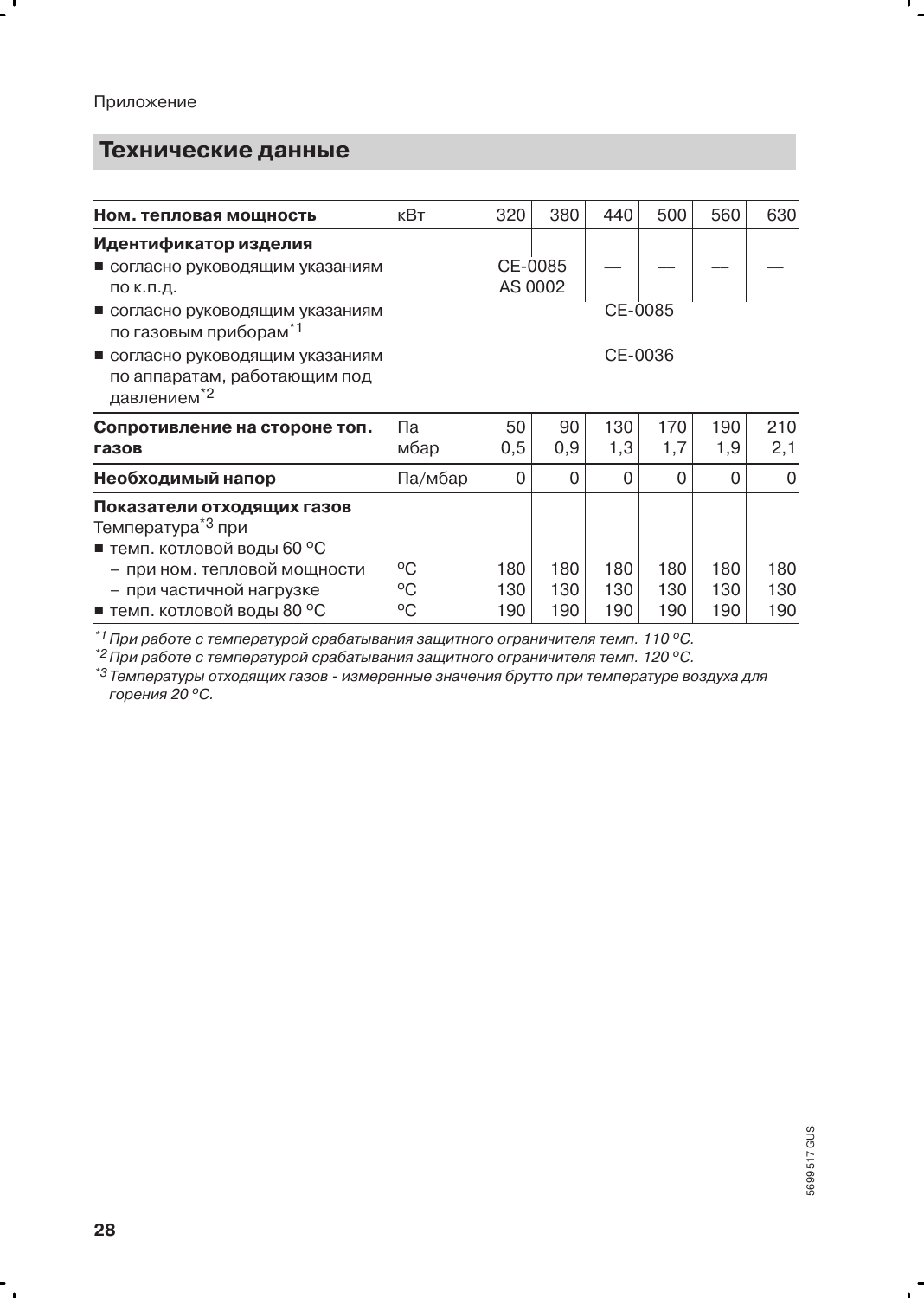H.

## Технические данные (продолжение)

| Ном. тепловая мощность                                                                      | кВт        | 700        | 780        | 860        | 950        | 1080       |
|---------------------------------------------------------------------------------------------|------------|------------|------------|------------|------------|------------|
| Идентификатор изделия                                                                       |            |            |            |            |            |            |
| ■ согласно руководящим указаниям<br>по газовым приборам*1                                   |            |            |            | CE-0085    |            |            |
| ■ согласно руководящим указаниям<br>по аппаратам, работающим под<br>давлением <sup>*2</sup> |            |            |            | CE-0036    |            |            |
| Сопротивление на стороне топ.<br>газов                                                      | Па<br>мбар | 280<br>2,8 | 390<br>3,9 | 490<br>4,9 | 450<br>4,5 | 580<br>5,8 |
| Необходимый напор                                                                           | Па/мбар    | $\Omega$   | $\Omega$   | $\Omega$   | $\Omega$   | $\Omega$   |
| Показатели отходящих газов<br>Температура <sup>*3</sup> при<br>■ темп. котловой воды 60 °С  |            |            |            |            |            |            |
| - при ном. тепловой мощности                                                                | °C         | 180        | 180        | 180        | 180        | 180        |
| – при частичной нагрузке                                                                    | °C         | 130        | 130        | 130        | 130        | 130        |
| ■ темп. котловой воды 80 °С                                                                 | °C         | 190        | 190        | 190        | 190        | 190        |

-<br><sup>-1</sup> При работе с температурой срабатывания защитного ограничителя темп. 110 °C.<br><sup>-2</sup> При работе с температурой срабатывания защитного ограничителя темп. 120 °C.

"При расото о толиторатурой орасственный садитного отретительно стать тем - - - - - - - - - - - - - - - - - -<br>"3 Температуры отходящих газов - измеренные значения брутто при температуре воздуха для горения 20 °С.

 $\sim$ 

 $\overline{ }$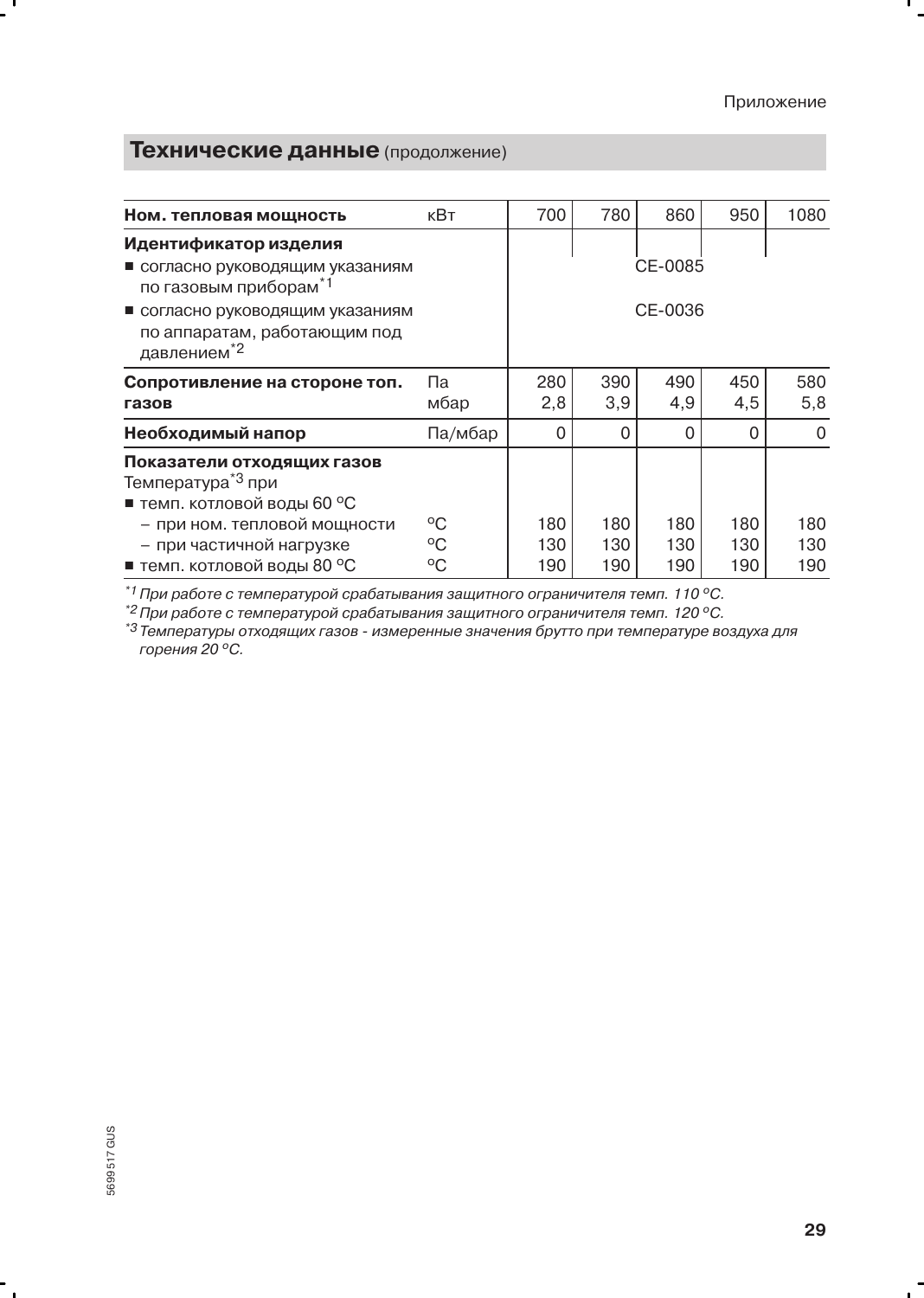### Приложение

 $\overline{a}$ 

# Протокол

|                   | Первичный ввод в<br>эксплуатацию | Техническое/ сервис-<br>ное обслуживание | Техническое/сервис-<br>ное обслуживание |
|-------------------|----------------------------------|------------------------------------------|-----------------------------------------|
| Дата:             |                                  |                                          |                                         |
| Испол-<br>нитель: |                                  |                                          |                                         |

|                   | Техническое/ сервис-<br>ное обслуживание | Техническое/ сервис-<br>ное обслуживание | Техническое/сервис-<br>ное обслуживание |
|-------------------|------------------------------------------|------------------------------------------|-----------------------------------------|
| Дата:             |                                          |                                          |                                         |
| Испол-<br>нитель: |                                          |                                          |                                         |

|                   | Техническое/ сервис-<br>ное обслуживание | Техническое/ сервис-<br>ное обслуживание | Техническое/сервис-<br>ное обслуживание |
|-------------------|------------------------------------------|------------------------------------------|-----------------------------------------|
| Дата:             |                                          |                                          |                                         |
| Испол-<br>нитель: |                                          |                                          |                                         |

|                   | Техническое/ сервис-<br>ное обслуживание | Техническое/ сервис-<br>ное обслуживание | Техническое/сервис-<br>ное обслуживание |
|-------------------|------------------------------------------|------------------------------------------|-----------------------------------------|
| Дата:             |                                          |                                          |                                         |
| Испол-<br>нитель: |                                          |                                          |                                         |

|                   | Техническое/ сервис-<br>ное обслуживание | Техническое/ сервис-<br>ное обслуживание | Техническое/сервис-<br>ное обслуживание |
|-------------------|------------------------------------------|------------------------------------------|-----------------------------------------|
| Дата:             |                                          |                                          |                                         |
| Испол-<br>нитель: |                                          |                                          |                                         |

5699517 GUS

л.

۰.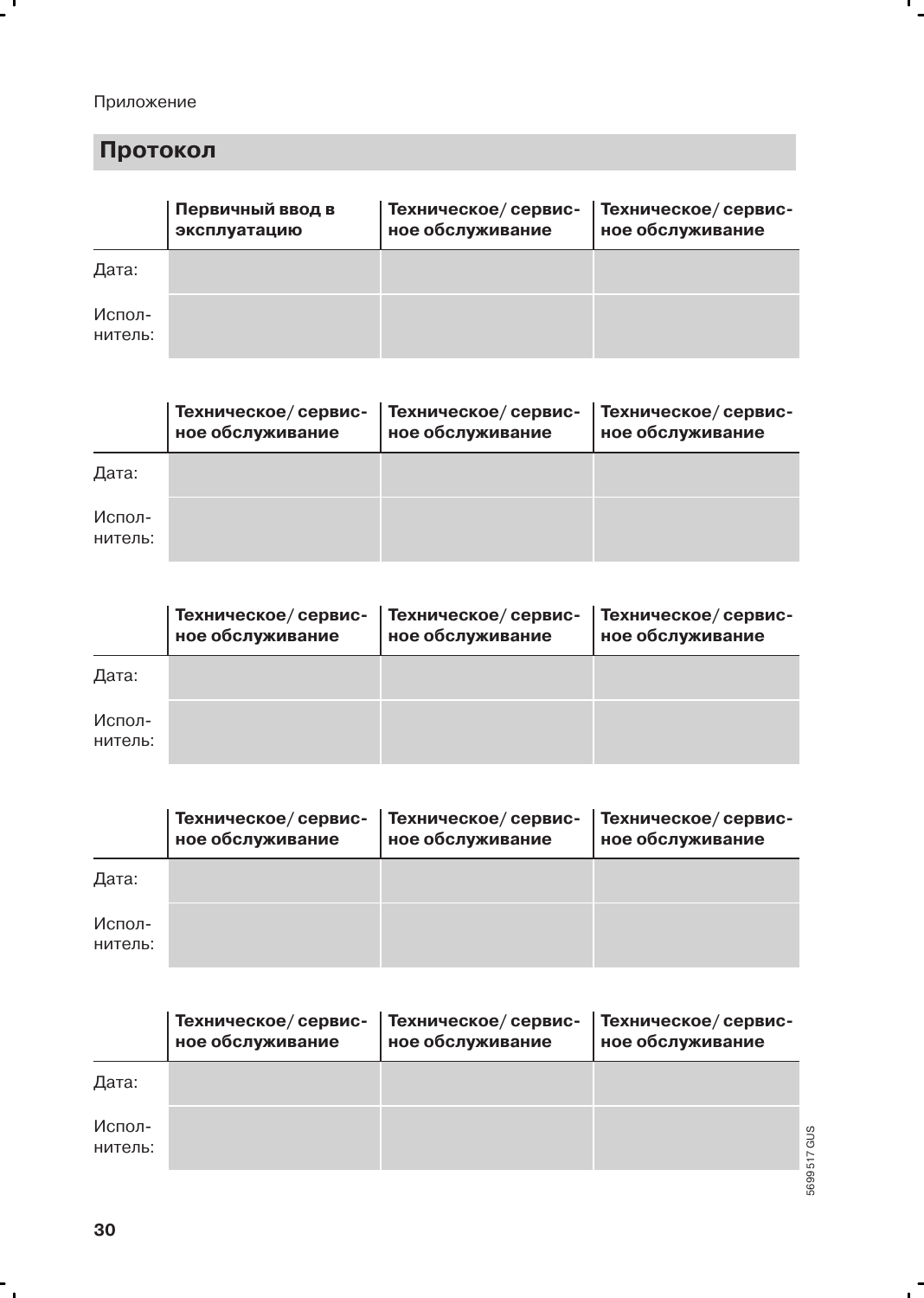# Свидетельство о соответствии для Vitorond 200

#### При работе с температурой срабатывания защитного ограничителя температуры 110 °С:

Мы, завод Viessmann Werke GmbH&Co KG, D-35107 Allendorf, заявляем под свою исключительную ответственность, что продукт

### Vitorond 200

- 1

| соответствует следующим стан- | Согласно положениям руководящих   |  |
|-------------------------------|-----------------------------------|--|
| дартам:                       | указаний                          |  |
| EN 226                        | 73/23/EWG                         |  |
| EN 267                        | 89/336/EWG                        |  |
| EN 303                        | 90/396/EWG                        |  |
| EN 50 082-1                   | 92/ 42/EWG                        |  |
| EN 50 165                     | 98/ 37/EG                         |  |
| EN 55 014                     |                                   |  |
| EN 60 335                     | данное изделие получает следующий |  |
| EN 61 000-3-2                 | знак соответствия:                |  |
| EN 61 000-3-3                 |                                   |  |
| <b>TRD 702</b>                | $Cef-0085$                        |  |
|                               |                                   |  |

Настоящий продукт отвечает требованиям руководящих указаний по к.п.д. (92/42/EWG) для:

низкотемпературных водогрейных котлов

Свидетельство о соответствии для жидкотопливной или газовой горелки с поддувом входит в состав документации изготовителя горелки.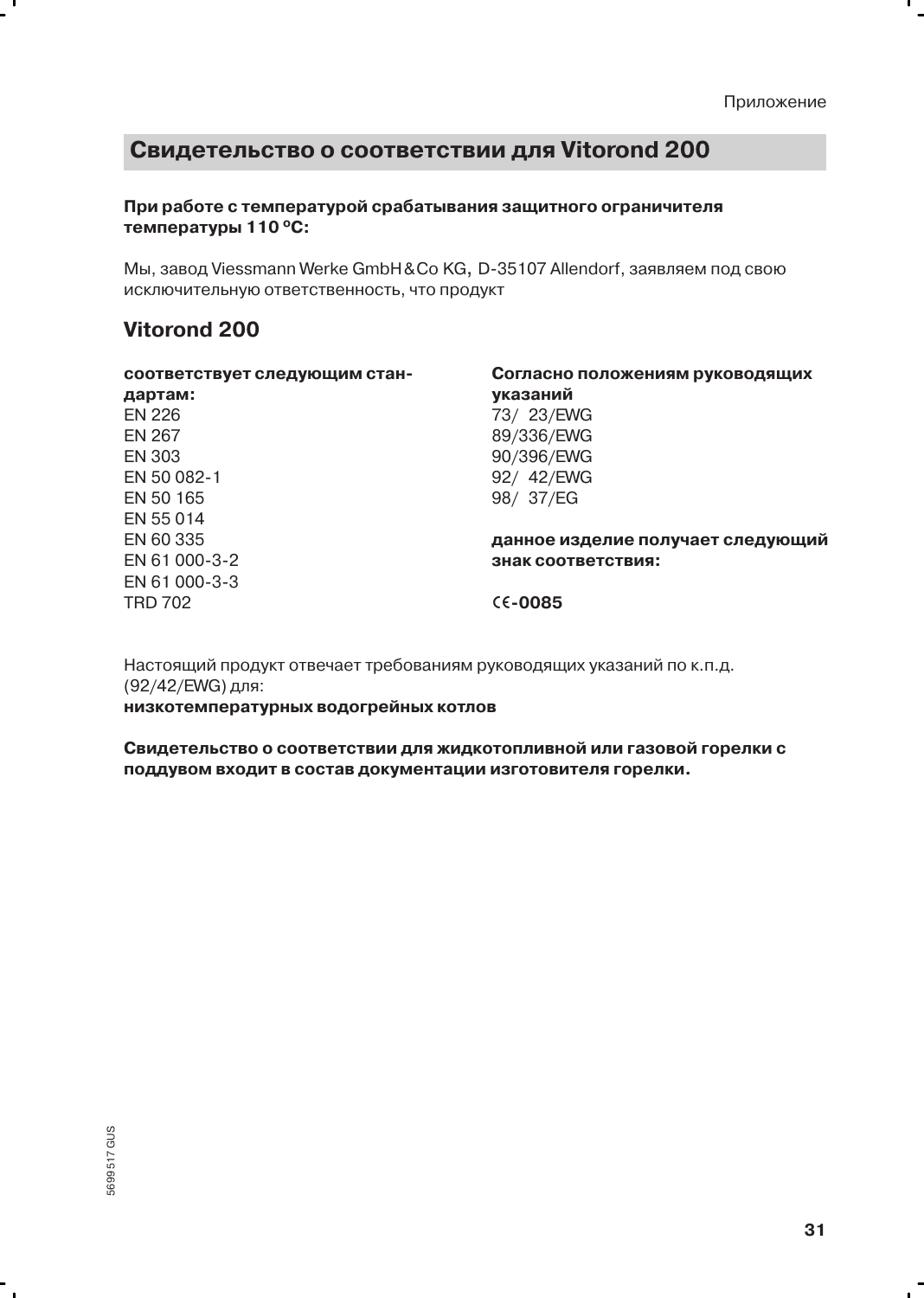### Свидетельство о соответствии для Vitorond 200 (прод.)

#### При работе с температурой срабатывания защитного ограничителя температуры 120 °C:

Мы, завод Viessmann Werke GmbH&Co KG, D-35107 Allendorf, заявляем под свою ИСКЛЮЧИТЕЛЬНУЮ ОТВЕТСТВЕННОСТЬ, ЧТО ПООДУКТ

### Vitorond 200

| соответствует следующим стан- | Согласно положениям руководящих   |  |
|-------------------------------|-----------------------------------|--|
| дартам:                       | указаний                          |  |
| <b>EN 226</b>                 | 73/23/EWG                         |  |
| EN 267                        | 89/336/EWG                        |  |
| EN 303                        | 92/ 42/EWG                        |  |
| EN 50 082-1                   | 97/ 23/EG                         |  |
| EN 50 165                     | 98/ 37/EG                         |  |
| EN 55 014                     |                                   |  |
| EN 60 335                     | данное изделие получает следующий |  |
| EN 61 000-3-2                 |                                   |  |
| EN 61 000-3-3                 | знак соответствия:                |  |
| <b>TRD 702</b>                | $C(-0085$                         |  |
|                               | $Cef-0036$                        |  |
|                               |                                   |  |

Настоящий продукт отвечает требованиям руководящих указаний по к.п.д. (92/42/EWG) для: низкотемпературных водогрейных котлов

#### Свидетельство о соответствии для жидкотопливной или газовой горелки с поддувом входит в состав документации изготовителя горелки.

#### Сведения согласно руководящим указаниям по аппаратам, работающим под давлением (97/23/EG):

- Аппарат, работающий под давлением, с огневым отоплением
- Категория III согласно приложению II, график 5
- Модули В и С1 согласно приложению III
- $\blacksquare$  Материалы по TRD 702 согласно индивидуальным экспертизам и приложению I, 4.2, b)
- Припуск на коррозию согласно приложению I, 2.2, не требуется, так как толщина стенок отвечает требованиям TRD 702, таблица 3.

Аппарат, работающий под давлением, испытан без предохранительного устройства. Поэтому перед установкой и первичным вводом в эксплуатацию его необходимо оборудовать соответствующим предохранительным устройством согласно национальным нормам и правилам.

Котел отвечает требованиям действующих норм и правил TRD.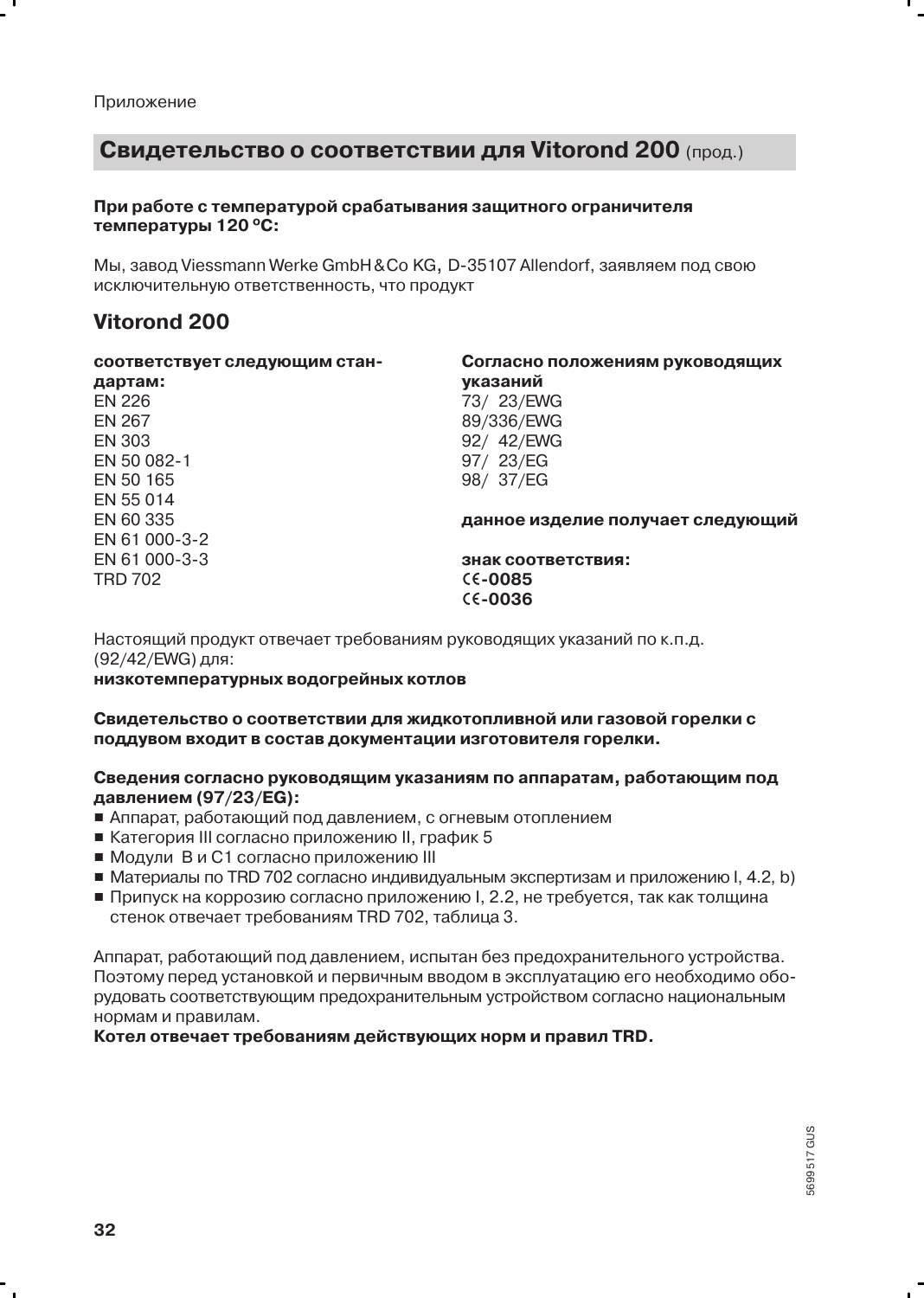# Сертификат изготовителя согласно 1-му Федеральному постановлению об охране приземного слоя атмосферы от вредных воздействий

Мы, завод Viessmann Werke GmbH & Co KG, D-35107 Allendorf, подтверждаем настоящим, что к.п.д. следующего продукта превышает минимальное значение в 91 %, требуемое §7 (3)1-го Федерального постановления об охране приземного слоя атмосферы от вредных воздействий:

### Vitorond 200

-

Аллендорф. 13 ноября 2002 г.

Viessmann Werke GmbH & Co KG

по полномочию Манфред Зоммер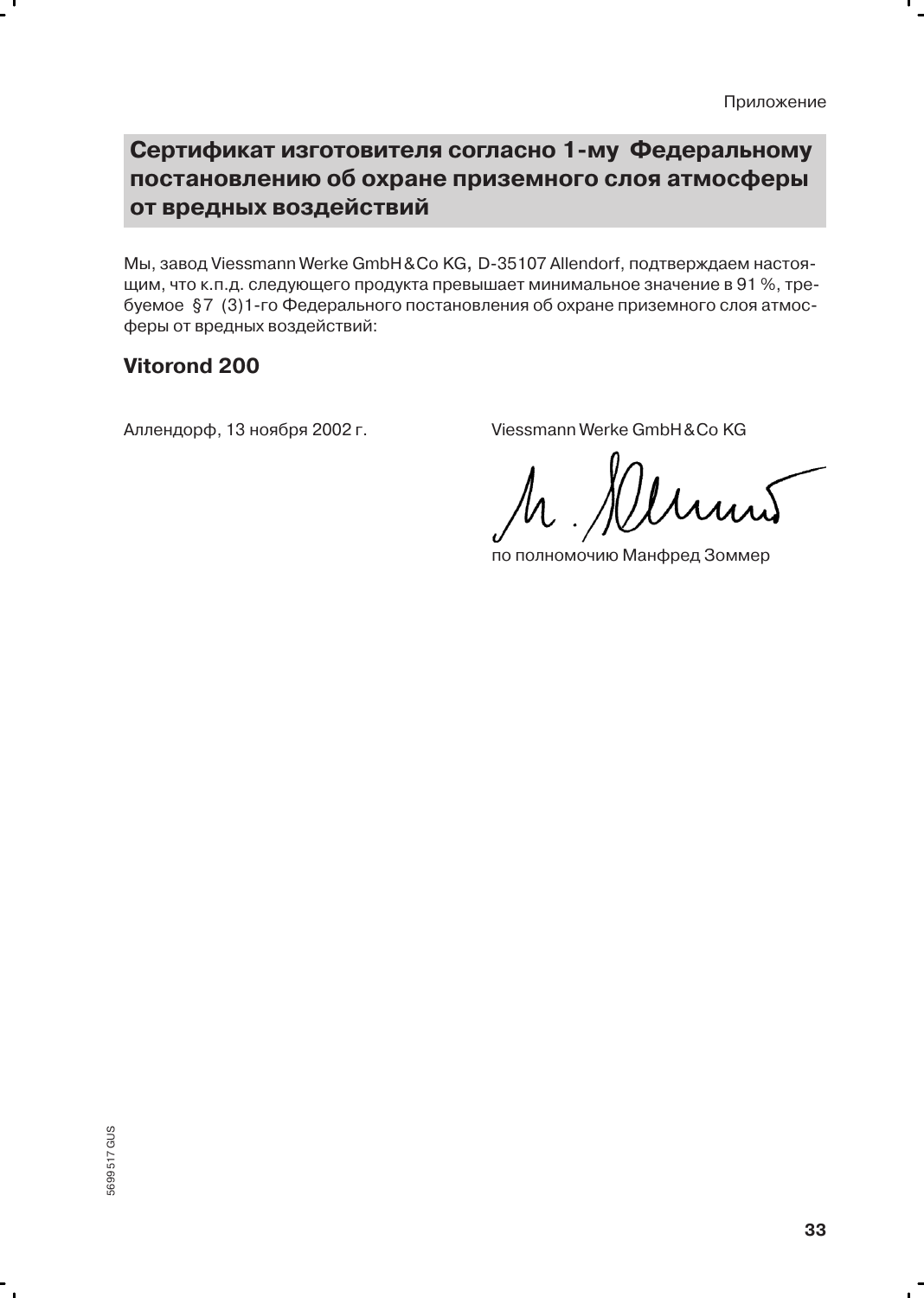5699 517 GUS

 $\mathbf{L}$ 

۰.

 $\overline{a}$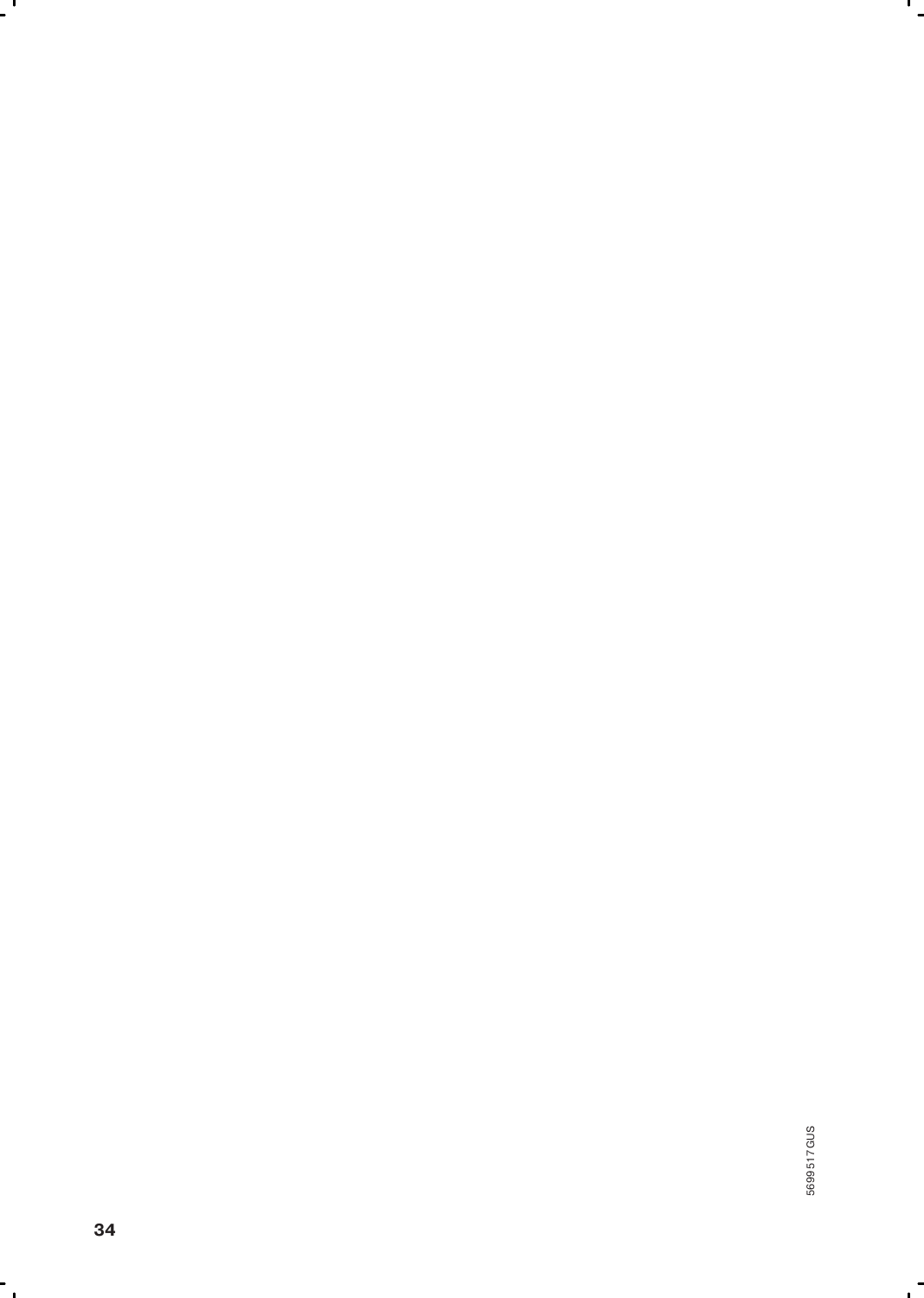5699517 GUS

۰.

 $\overline{a}$ 

Ĭ.

л.